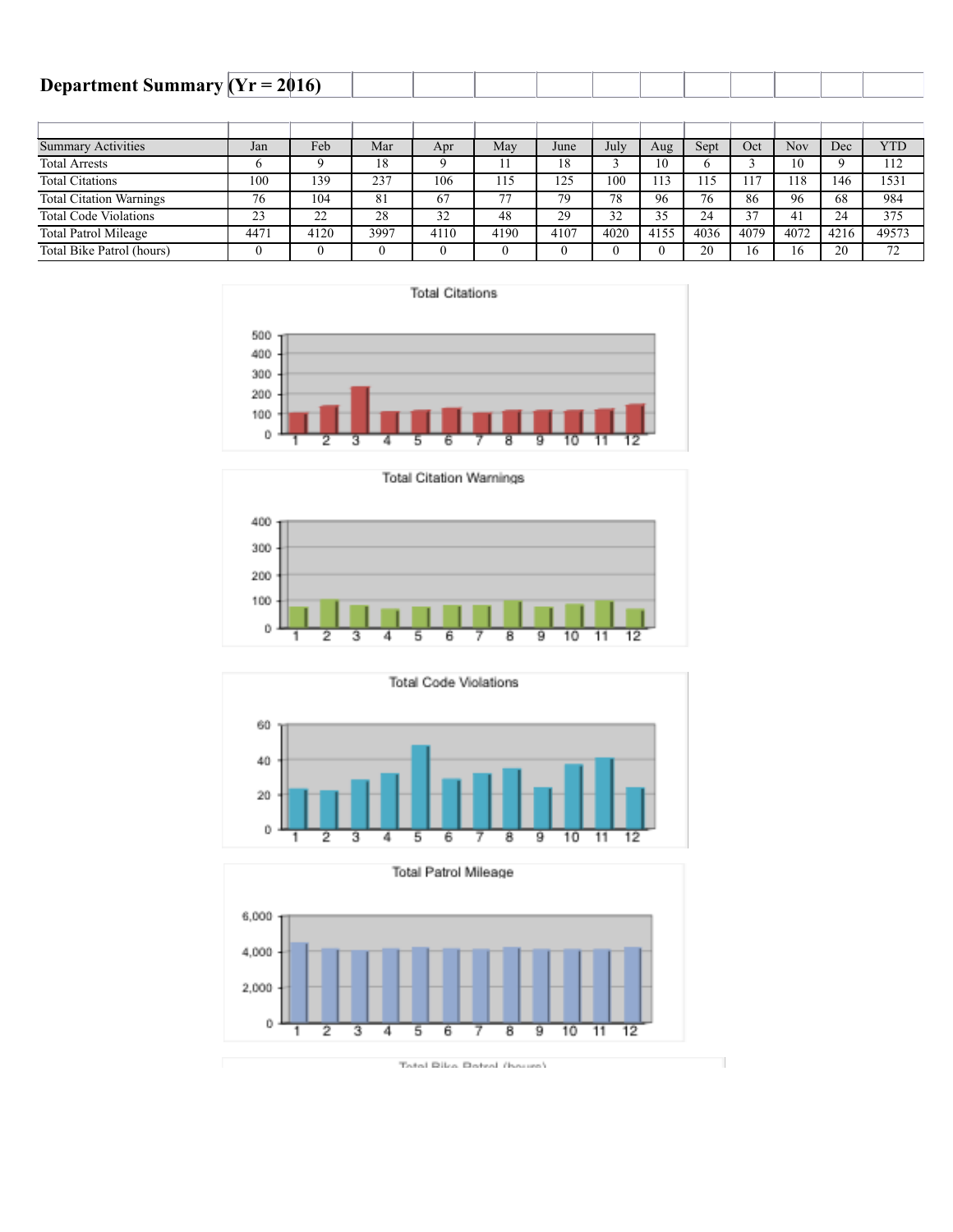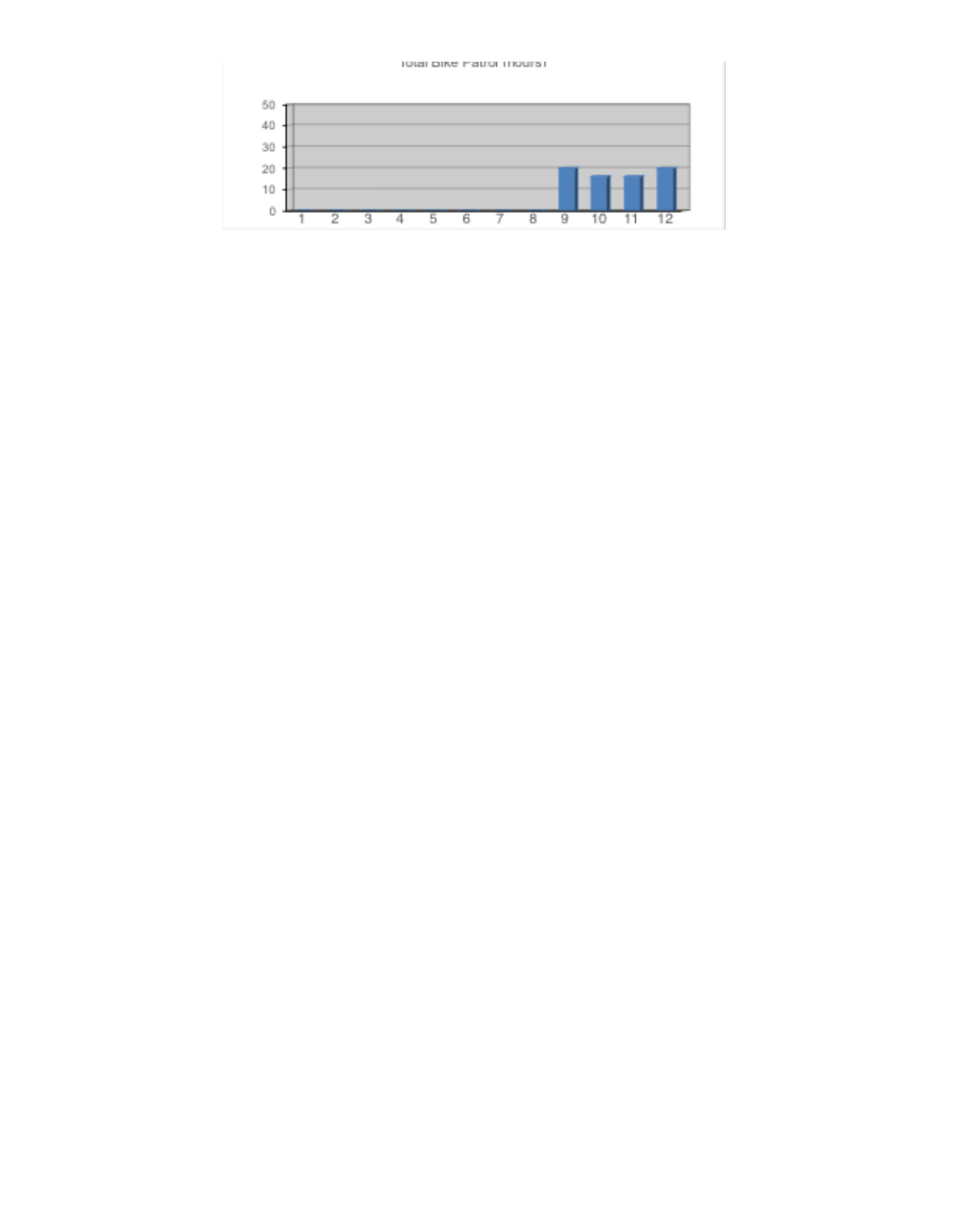## **Full-time Officers**

| ۰,<br>I |  |  |
|---------|--|--|

| Arrests                                      |                  |                  |                  |                  |                         |                  |                         |                  |                  |                  |                  |                  |                  |
|----------------------------------------------|------------------|------------------|------------------|------------------|-------------------------|------------------|-------------------------|------------------|------------------|------------------|------------------|------------------|------------------|
| Name                                         | Jan              | Feb              | Mar              | April            | May                     | June             | July                    | Aug              | Sept             | Oct              | Nov              | Dec              | <b>YTD</b>       |
| Adlet                                        | 3                | 6                | 6                | 7                | 4                       | $\overline{8}$   | $\overline{2}$          | 5                | $\overline{2}$   | 1                | 6                | $\overline{3}$   | 53               |
| Rego                                         | $\boldsymbol{0}$ | $\mathbf{0}$     | $\overline{0}$   | $\theta$         | $\mathbf{0}$            | $\overline{0}$   | $\boldsymbol{0}$        | $\theta$         | $\mathbf{0}$     | $\boldsymbol{0}$ | $\mathbf{1}$     | $\mathbf{1}$     | $\overline{2}$   |
| Sharpe                                       |                  | $\mathbf{0}$     | $\theta$         | $\theta$         | 1                       | 7                | $\mathbf{0}$            | 1                | 1                | $\overline{0}$   | $\theta$         | $\boldsymbol{0}$ | 11               |
| Blackwood                                    | $\theta$         | $\mathbf{1}$     | 1                | $\boldsymbol{0}$ | 1                       | $\mathbf{1}$     |                         | $\boldsymbol{0}$ | $\boldsymbol{0}$ | $\boldsymbol{0}$ | $\mathbf{1}$     | $\boldsymbol{0}$ | 6                |
| Borrell                                      | $\boldsymbol{0}$ | $\boldsymbol{0}$ | 3                | $\boldsymbol{0}$ | $\mathfrak{Z}$          | $\overline{2}$   | $\boldsymbol{0}$        | $\overline{2}$   | $\boldsymbol{0}$ | $\boldsymbol{0}$ | $\boldsymbol{0}$ |                  | $\overline{11}$  |
| Santos                                       |                  | $\boldsymbol{0}$ | 3                | $\overline{c}$   | 1                       | $\overline{0}$   | $\boldsymbol{0}$        | $\boldsymbol{0}$ |                  | 1                | $\overline{c}$   |                  | $\overline{12}$  |
| Total                                        | 5                | $\overline{7}$   | 13               | 9                | $\overline{10}$         | 18               | $\overline{3}$          | $8\,$            | 4                | $\overline{2}$   | $\overline{10}$  | 6                | 95               |
| Citations                                    |                  |                  |                  |                  |                         |                  |                         |                  |                  |                  |                  |                  |                  |
| Name                                         | Jan              | Feb              | Mar              | April            | May                     | June             | July                    | Aug              | Sept             | Oct              | Nov              | Dec              | <b>YTD</b>       |
| Adlet                                        | 14               | 21               | 80               | 15               | 15                      | 16               | 13                      | 22               | 16               | 19               | 9                | 23               | 263              |
| Rego                                         | 3                | 3                | 16               | $\mathfrak{Z}$   | $\overline{4}$          | $\overline{15}$  | 4                       | 4                | $\overline{c}$   | 3                | 7                | 44               | 108              |
| Sharpe                                       | 9                | $\overline{9}$   | $\overline{8}$   | $\overline{8}$   | 7                       | 7                | 7                       | 7                | 9                | $\overline{8}$   | 7                | 6                | 92               |
| Blackwood                                    | 9                | $\overline{11}$  | 11               | 11               | 8                       | 10               | 5                       | 9                | $\overline{3}$   | 6                | 6                | 5                | 94               |
| Borrell                                      | 11               | $\overline{12}$  | 34               | $\overline{18}$  | $\overline{11}$         | $\overline{11}$  | $\overline{8}$          | $\overline{15}$  | 3                | 6                | 23               | 7                | 159              |
| Santos                                       | 4                | $\overline{4}$   | $\overline{16}$  | 11               | $\overline{10}$         | 5                | 6                       | 9                | 5                | 6                | 11               | 8                | 95               |
| Total                                        | $\overline{50}$  | 60               | 165              | 66               | $\overline{55}$         | 64               | 43                      | 66               | 38               | 48               | 63               | 93               | 811              |
| <b>Citation Warnings</b>                     |                  |                  |                  |                  |                         |                  |                         |                  |                  |                  |                  |                  |                  |
| Name                                         | Jan              | Feb              | Mar              | April            | May                     | June             | July                    | Aug              | Sept             | Oct              | Nov              | Dec              | <b>YTD</b>       |
| Adlet                                        | $\mathbf{0}$     | $\boldsymbol{0}$ | $\boldsymbol{0}$ | $\theta$         | $\boldsymbol{0}$        | $\overline{0}$   | $\overline{\mathbf{c}}$ | $\boldsymbol{0}$ | $\mathbf{0}$     | $\boldsymbol{0}$ | $\boldsymbol{0}$ | $\vert 0 \vert$  | $\overline{c}$   |
| Rego                                         | $\overline{2}$   | $\overline{2}$   |                  | $\boldsymbol{2}$ | $\mathbf{0}$            | $\mathbf{0}$     | $\mathbf{0}$            | $\overline{c}$   | $\mathbf{0}$     | $\boldsymbol{0}$ | $\mathbf{0}$     | $\boldsymbol{0}$ | $\overline{9}$   |
| Sharpe                                       | $\boldsymbol{0}$ | $\mathbf{1}$     | 2                | $\overline{c}$   | $\overline{\mathbf{3}}$ | $\overline{2}$   |                         | $\overline{2}$   | $\overline{c}$   | $\overline{c}$   | $\mathbf{1}$     | $\overline{c}$   | 20               |
| Blackwood                                    | $\overline{4}$   | $\overline{9}$   | $\boldsymbol{0}$ | $\overline{7}$   | 7                       | 7                | $\overline{4}$          | 4                | 6                | 9                | $\overline{9}$   | 9                | 75               |
| <b>Borrell</b>                               | 10               | 9                | 3                | 10               | $\overline{2}$          | 5                | 3                       | 5                | 5                | 4                | 5                | 4                | 65               |
| Santos                                       | 7                | $\overline{16}$  | 16               | 16               | $\overline{11}$         | 15               | $\overline{12}$         | $\overline{22}$  | 18               | $\overline{10}$  | $\overline{20}$  | 8                | 171              |
|                                              |                  |                  |                  |                  |                         |                  |                         |                  |                  |                  |                  |                  |                  |
| Total                                        | 23               | $\overline{37}$  | $\overline{22}$  | $\overline{37}$  | $\overline{23}$         | 29               | $\overline{22}$         | $\overline{35}$  | 31               | $\overline{25}$  | $\overline{35}$  | 23               | 342              |
| Code Violations                              |                  |                  |                  |                  |                         |                  |                         |                  |                  |                  |                  |                  |                  |
| Name                                         | Jan              | Feb              | Mar              | April            | May                     | June             | July                    | Aug              | Sept             | Oct              | Nov              | Dec              | <b>YTD</b>       |
| Adlet                                        | 3                | 5                | 9                | 6                | $\overline{22}$         | 12               | $\overline{12}$         | 12               | 6                | 7                | 14               | 8                | 116              |
| Rego                                         | 6                | 5                | 6                | 8                | $\overline{12}$         | 3                | $\overline{c}$          | 8                | $\overline{2}$   | $\overline{11}$  | $\,8\,$          | 4                | 75               |
| Sharpe                                       | 1                | $\mathbf{1}$     | 1                | 1                | $\boldsymbol{0}$        | $\mathbf{1}$     |                         | 1                | 1                | $\mathbf{1}$     | $\mathbf{1}$     |                  | 11               |
| Blackwood                                    | $\mathbf{0}$     | $\boldsymbol{0}$ | $\boldsymbol{0}$ | $\theta$         | $\boldsymbol{0}$        | $\overline{0}$   | $\mathbf{0}$            | $\overline{c}$   | $\mathbf{0}$     | $\boldsymbol{0}$ | $\boldsymbol{0}$ | $\overline{0}$   | $\overline{2}$   |
| Borrell                                      | $\mathbf{1}$     | $\Omega$         | $\mathfrak{D}$   | $\overline{3}$   | $\mathbf{1}$            | $\frac{1}{2}$    |                         | $\mathbf{1}$     | $\overline{2}$   | $\Omega$         | $\overline{4}$   | $\Omega$         | 16               |
| Santos                                       | $\overline{2}$   | $\overline{4}$   | $\overline{2}$   |                  | $\overline{\mathbf{3}}$ | $\mathbf{1}$     |                         |                  |                  | $\overline{4}$   | $\overline{4}$   | $\overline{2}$   | 26               |
| Total                                        | $\overline{13}$  | 15               | 20               | 19               | 38                      | 18               | 17                      | 25               | $\overline{12}$  | 23               | 31               | $\overline{15}$  | 246              |
|                                              |                  |                  |                  |                  |                         |                  |                         |                  |                  |                  |                  |                  |                  |
| Mileage                                      |                  |                  |                  |                  |                         |                  |                         |                  |                  |                  |                  |                  |                  |
| Name                                         | Jan              | Feb              | Mar              | April            | May                     | June             | July                    | Aug              | Sept             | $\overline{Oct}$ | Nov              | Dec              | <b>YTD</b>       |
| Adlet                                        | 721              | 389              | 550              | 477              | 491                     | 688              | 567                     | 509              | 453              | 443              | 519              | 605              | 6412             |
| Rego                                         | 413              | 390              | 431              | 453              | 415                     | 447              | 350                     | 385              | 312              | 380              | 362              | 391              | 4729             |
| Sharpe                                       | 610              | 620              | 496              | 610              | 610                     | 512              | 490                     | 460              | 472              | 498              | 554              | 507              | 6439             |
| Blackwood                                    | 457              | 421              | 377              | 407              | 418                     | 392              | 426                     | 434              | 458              | 387              | 387              | 388              | 4952             |
| <b>Borrell</b>                               | 398              | 343              | 478              | 559              | 355                     | 485              | 495                     | 500              | 433              | 367              | 453              | 527              | 5393             |
| Santos                                       | 462              | 409              | 289              | 460              | 473                     | $\overline{365}$ | 340                     | 500              | 528              | 556              | 575              | 409              | 5366             |
| Total                                        | 3061             | 2572             | 2621             | 2966             | 2762                    | 2889             | 2668                    | 2788             | 2656             | 2631             | 2850             | 2827             | 33291            |
|                                              |                  |                  |                  |                  |                         |                  |                         |                  |                  |                  |                  |                  |                  |
| Bike Patrol Program Hours (Started Mid Sept) |                  |                  |                  |                  |                         |                  |                         |                  |                  |                  |                  |                  |                  |
| Name                                         | Jan              | Feb              | Mar              | April            | May                     | June             | July                    | Aug              | Sept             | Oct              | Nov              | Dec              | <b>YTD</b>       |
| Adlet                                        |                  |                  |                  |                  |                         |                  |                         |                  | $\mathbf{0}$     | $\boldsymbol{0}$ | $\boldsymbol{0}$ | $\vert 0 \vert$  | $\boldsymbol{0}$ |
| Rego                                         |                  |                  |                  |                  |                         |                  |                         |                  | $\overline{15}$  | 12               | 16               | 16               | 59               |
| Sharpe                                       |                  |                  |                  |                  |                         |                  |                         |                  | $\mathbf{0}$     | $\boldsymbol{0}$ | $\boldsymbol{0}$ | $\overline{0}$   | $\overline{0}$   |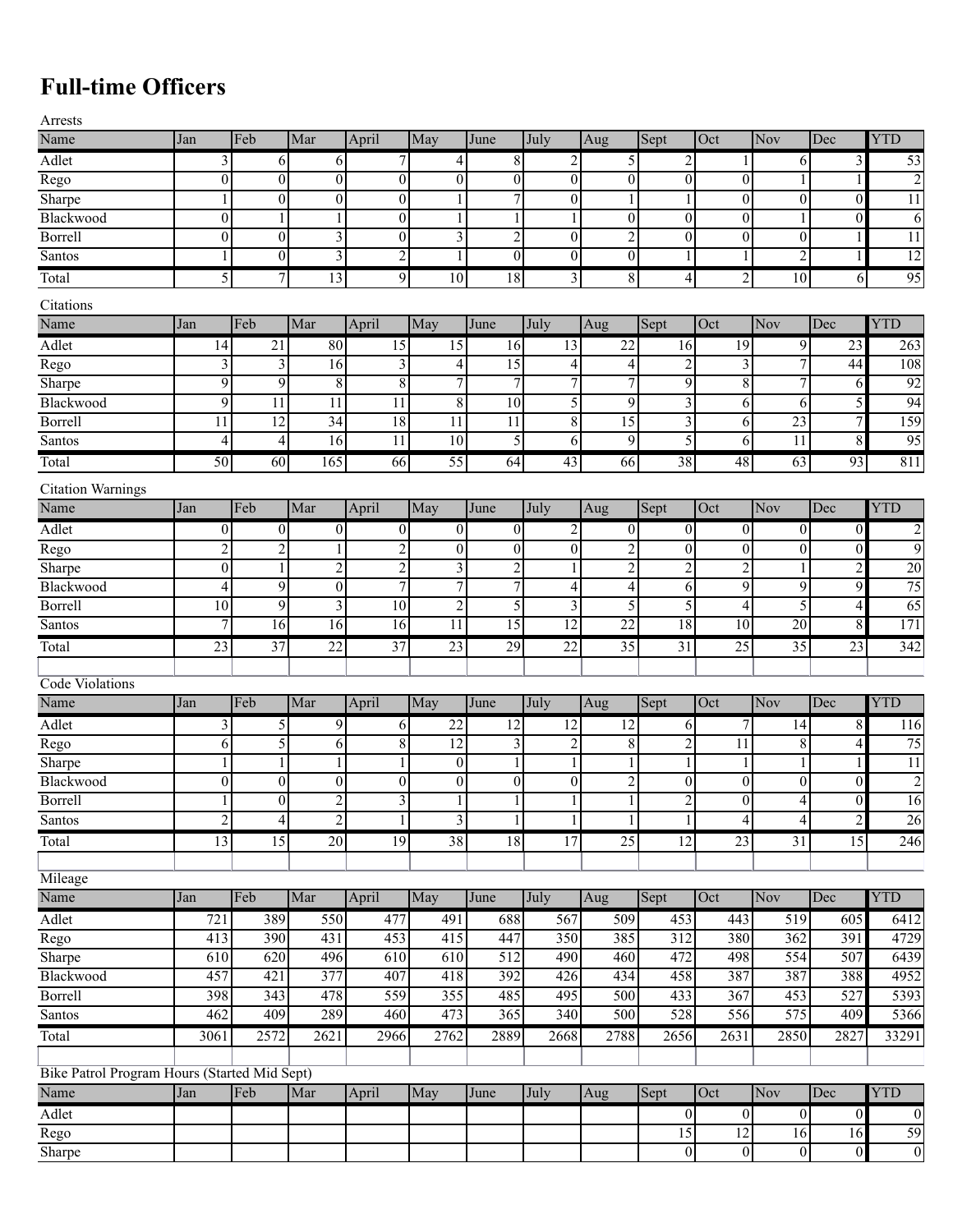| Blackwood |  |  |  |  |   |                          |    |    |
|-----------|--|--|--|--|---|--------------------------|----|----|
| Borrell   |  |  |  |  |   |                          |    | v  |
| Santos    |  |  |  |  |   |                          |    |    |
| Total     |  |  |  |  | … | $\sim$<br>$\overline{1}$ | 10 | 59 |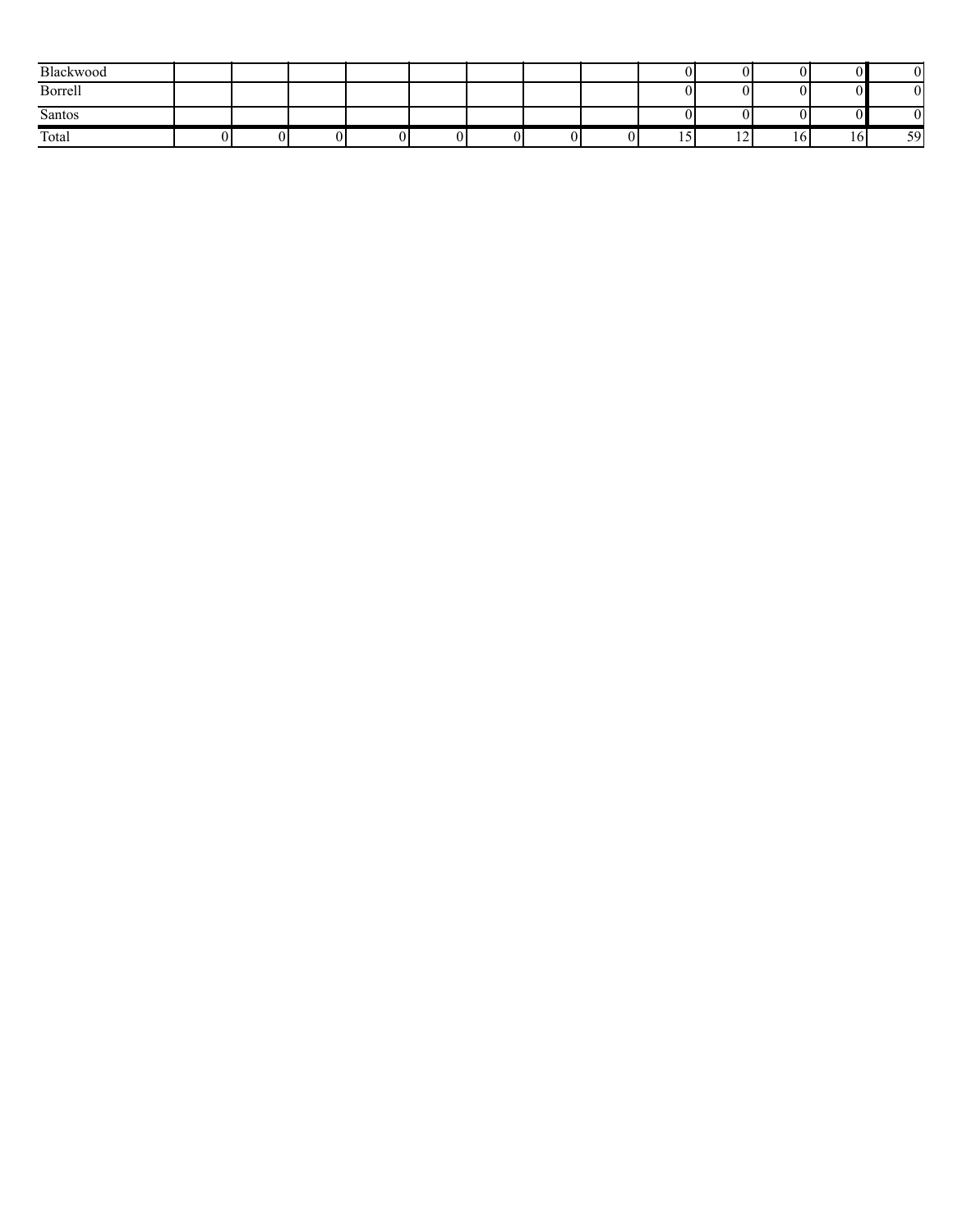## **Part-time Officers**

| Name<br>Feb<br>Mar<br>May<br>Sept<br>Oct<br>Jan<br>April<br>July<br>June<br>Aug<br>Rajkumar<br>$\mathbf{0}$<br>$\mathbf{0}$<br><b>HARDSHIP</b><br>$\mathbf{0}$<br>$\mathbf{0}$<br>$\overline{0}$<br>0<br>$\overline{0}$<br><b>HARDSHIP</b><br><b>HARDSHIP</b>                       |                             |                      |                         |
|-------------------------------------------------------------------------------------------------------------------------------------------------------------------------------------------------------------------------------------------------------------------------------------|-----------------------------|----------------------|-------------------------|
|                                                                                                                                                                                                                                                                                     | Nov                         | Dec                  | <b>YTD</b>              |
|                                                                                                                                                                                                                                                                                     | $\overline{0}$              | $\boldsymbol{0}$     | $\boldsymbol{0}$        |
| $\theta$<br>$\overline{0}$<br>$\theta$<br>$\mathbf{0}$<br>$\theta$<br>$\boldsymbol{0}$<br>$\theta$<br>$\theta$<br>$\overline{0}$<br>Payne<br>$\overline{0}$                                                                                                                         | $\theta$                    | $\mathbf{0}$         | $\boldsymbol{0}$        |
| Alcalde<br>$\theta$<br>$\boldsymbol{0}$<br>$\mathbf{0}$<br>$\boldsymbol{0}$<br>$\overline{0}$<br>$\mathbf{0}$<br>1<br>1<br>1<br><b>HARDSHIP</b>                                                                                                                                     | $\overline{0}$              | $\boldsymbol{0}$     | 3                       |
| $\boldsymbol{0}$<br>$\theta$<br>$\mathbf{0}$<br>$\mathbf{0}$<br>$\mathbf{0}$<br>$\mathbf{0}$<br>$\mathbf{0}$<br>$\mathbf{0}$<br>$\overline{0}$<br>$\boldsymbol{0}$<br>Loussaint                                                                                                     | $\theta$                    | $\boldsymbol{0}$     | $\boldsymbol{0}$        |
| $\mathbf{0}$<br>$\mathbf{0}$<br>$\mathbf{0}$<br>$\mathbf{0}$<br>$\theta$<br>$\mathbf{0}$<br>$\boldsymbol{0}$<br><b>RESIGN</b><br>Schlubatis<br>$\mathbf{0}$<br>$\overline{0}$                                                                                                       |                             | <b>RESIGN RESIGN</b> | $\boldsymbol{0}$        |
| $\boldsymbol{0}$<br>$\mathbf{0}$<br>$\mathbf{0}$<br>$\theta$<br>$\mathbf{0}$<br>$\mathbf{0}$<br>$\mathbf{0}$<br>$\mathbf{0}$<br>Owen                                                                                                                                                | $\boldsymbol{0}$            | $\mathbf{0}$         | $\overline{2}$          |
| $\boldsymbol{0}$<br><b>BG</b><br><b>BG</b><br><b>BG</b><br><b>BG</b><br><b>BG</b><br><b>BG</b><br><b>BG</b><br><b>BG</b><br>Sacramento<br>$\boldsymbol{0}$                                                                                                                          | <b>BG</b>                   | BG                   | $\boldsymbol{0}$        |
| $\overline{0}$<br>$\mathbf{0}$<br><b>VAC</b><br>$\mathbf{0}$<br>$\overline{0}$<br>$\overline{0}$<br>$\mathbf{0}$<br>Dolan<br>$\boldsymbol{0}$<br><b>HARDSHIP</b><br>1                                                                                                               | $\overline{0}$              | $\boldsymbol{0}$     | $\mathbf{1}$            |
| De Mota<br>$\boldsymbol{0}$<br><b>SICK</b><br><b>SICK</b><br><b>SICK</b><br><b>SICK</b><br><b>SICK</b><br><b>SICK</b><br>$\boldsymbol{0}$<br><b>HARDSHIP</b><br><b>HARDSHIP</b>                                                                                                     | <b>SICK</b>                 | <b>SICK</b>          | $\overline{0}$          |
| $\boldsymbol{0}$<br>$\boldsymbol{0}$<br>$\boldsymbol{0}$<br>$\boldsymbol{0}$<br>$\mathbf{0}$<br>$\boldsymbol{0}$<br>Tejera<br>0<br>$\boldsymbol{0}$<br>0                                                                                                                            | $\mathbf{0}$                | <b>RESIGN</b>        | 1                       |
| $\theta$<br><b>RESIGN</b><br>$\mathbf{0}$<br>$\theta$<br>$\mathbf{0}$<br>$\theta$<br>$\boldsymbol{0}$<br>$\theta$<br>$\theta$<br>$\overline{0}$<br>Parram                                                                                                                           | <b>RESIGN</b>               | <b>RESIGN</b>        | $\boldsymbol{0}$        |
| Demetrius<br>$\theta$<br>$\overline{0}$<br><b>HARDSHIP</b><br><b>HARDSHIP</b><br><b>HARDSHIP</b><br><b>HARDSHIP</b><br><b>HARDSHIP</b><br><b>HARDSHIP</b><br><b>HARDSHIP</b><br><b>HARDSHIP</b>                                                                                     | <b>HARDSHIP</b>             | <b>HARDSHIP</b>      | $\boldsymbol{0}$        |
| $\mathbf{0}$<br>$\mathbf{0}$<br>Pelosi<br>$\boldsymbol{0}$<br>$\mathbf{0}$<br>$\theta$<br>$\boldsymbol{0}$<br>$\mathbf{0}$<br>$\mathbf{0}$<br>$\overline{0}$<br>$\mathbf{0}$                                                                                                        | $\theta$                    | $\boldsymbol{0}$     | $\boldsymbol{0}$        |
| $\mathbf{0}$<br>$\mathbf{0}$<br>$\mathbf{0}$<br>$\mathbf{0}$<br>$\theta$<br>$\mathbf{0}$<br>$\mathbf{0}$<br>$\boldsymbol{0}$<br>$\overline{0}$<br>$\mathbf{0}$<br>Pinero                                                                                                            | $\Omega$                    | $\theta$             | $\boldsymbol{0}$        |
| $\overline{c}$<br>$\boldsymbol{0}$<br>$\boldsymbol{0}$<br>$\mathbf{0}$<br>$\boldsymbol{0}$<br>$\boldsymbol{0}$<br>$\mathbf{0}$<br>$\mathbf{1}$<br>Gutierrez<br>1                                                                                                                    | $\mathbf{0}$                | $\mathbf{1}$         | 6                       |
| $\boldsymbol{0}$<br>$\boldsymbol{0}$<br>$\boldsymbol{0}$<br>$\theta$<br>$\boldsymbol{0}$<br>$\mathbf{0}$<br>$\boldsymbol{0}$<br>$\boldsymbol{0}$<br>$\overline{0}$<br><b>HARDSHIP</b><br>Lopez                                                                                      | $\boldsymbol{0}$            | $\boldsymbol{0}$     | $\boldsymbol{0}$        |
| $\boldsymbol{0}$<br><b>FTO</b><br><b>FTO</b><br><b>FTO</b><br>Battaglia<br>$\overline{0}$<br>$\mathbf{0}$<br>$\mathbf{0}$<br>$\mathbf{0}$<br><b>FTO</b><br><b>FTO</b>                                                                                                               | <b>FTO</b>                  | $\overline{2}$       | $\boldsymbol{0}$        |
| Boisnote<br>$\mathbf{0}$<br>$\mathbf{0}$<br>$\overline{0}$<br>$\theta$<br>$\mathbf{0}$<br>$\theta$<br>$\boldsymbol{0}$<br>$\overline{0}$<br>1<br>1                                                                                                                                  | $\boldsymbol{0}$            | $\mathbf{0}$         | $\overline{2}$          |
| <b>FTO</b><br>Rojas<br>÷,<br>$\overline{a}$<br>÷,<br>$\overline{\phantom{a}}$<br>$\blacksquare$<br>-<br>$\overline{a}$                                                                                                                                                              | <b>FTO</b>                  | <b>FTO</b>           |                         |
| Total<br>2<br>$\boldsymbol{0}$<br>2<br>2<br>5<br>$\boldsymbol{0}$<br>$\mathbf{0}$<br>1<br>1<br>1                                                                                                                                                                                    | $\mathbf{0}$                | 3                    | 15                      |
| Citations                                                                                                                                                                                                                                                                           |                             |                      |                         |
| Feb<br>Mar<br>May<br>Sept<br>Oct<br>Name<br>July<br>Jan<br>April<br>June<br>Aug                                                                                                                                                                                                     | Nov                         | Dec                  |                         |
| Rajkumar<br><b>HARDSHIP</b><br>3<br>2<br>$\boldsymbol{0}$<br><b>HARDSHIP</b><br>$\mathbf{1}$<br>1<br><b>HARDSHIP</b><br>1<br>1                                                                                                                                                      | 1                           |                      | <b>YTD</b>              |
| Payne<br>3<br>$\boldsymbol{0}$<br>$\mathbf{0}$<br>$\overline{c}$<br>$\overline{c}$<br>$\boldsymbol{0}$<br>3<br>1<br>1                                                                                                                                                               | $\theta$                    | 1                    | 11                      |
|                                                                                                                                                                                                                                                                                     |                             | $\overline{4}$       | 17                      |
| 7<br>Alcalde<br>12<br>6<br>$\mathbf{1}$<br>12<br>$\boldsymbol{0}$<br>$\mathbf{1}$<br>6<br><b>HARDSHIP</b><br>1                                                                                                                                                                      | $\mathbf{0}$                | $\mathfrak s$        | 51                      |
| $\boldsymbol{0}$<br>$\boldsymbol{0}$<br>$\overline{2}$<br>$\Omega$<br>$\boldsymbol{0}$<br>$\boldsymbol{0}$<br>$\mathbf{1}$<br>Loussaint<br>1<br>1<br>1                                                                                                                              | $\Omega$                    | $\boldsymbol{0}$     | 6                       |
| 5<br>5<br>$\overline{3}$<br>$\overline{\mathbf{3}}$<br>$\overline{4}$<br>$\overline{\mathbf{3}}$<br>$\overline{3}$<br>$\overline{4}$<br>$\overline{2}$<br>Schlubatis                                                                                                                | <b>RESIGN RESIGN RESIGN</b> |                      | $\overline{32}$         |
| $\overline{3}$<br>$\tau$<br>$\overline{10}$<br>$\overline{10}$<br>$\overline{11}$<br>$\overline{11}$<br>11<br>7<br>11<br>6<br>Owen                                                                                                                                                  | 7                           | 3                    | 97                      |
| $\mathbf{0}$<br>$\mathbf{0}$<br>BG<br>BG<br>BG<br>BG<br>BG<br>BG<br>BG<br><b>BG</b><br>Sacramento                                                                                                                                                                                   | BG                          | $\overline{BG}$      | $\overline{0}$          |
| 3<br>3<br>5<br>$\overline{0}$<br>2<br>Dolan<br><b>HARDSHIP</b><br>11<br>3<br><b>VAC</b><br>4                                                                                                                                                                                        | 4                           | $\mathbf{0}$         | $\overline{35}$         |
| <b>SICK</b><br><b>SICK</b><br><b>SICK</b><br><b>SICK</b><br>De Mota<br>$\mathbf{1}$<br><b>HARDSHIP</b><br>$\theta$<br><b>SICK</b><br><b>SICK</b><br><b>HARDSHIP</b>                                                                                                                 | <b>SICK</b>                 | <b>SICK</b>          | $\mathbf{1}$            |
| $\overline{2}$<br>$\overline{3}$<br>$\overline{2}$<br>3<br>9<br>$\overline{2}$<br>$\overline{2}$<br>3<br>5<br>6<br>Tejera                                                                                                                                                           | 3                           | <b>RESIGN</b>        | 40                      |
| $\overline{2}$<br>$\overline{2}$<br>2<br>2<br>2<br>$\mathbf{0}$<br>$\mathbf{1}$<br><b>RESIGN</b><br>$\mathbf{1}$<br>1<br>Parram                                                                                                                                                     | <b>RESIGN</b>               | <b>RESIGN</b>        | 13                      |
| $\overline{0}$<br>4<br><b>HARDSHIP</b><br>Demetrius<br><b>HARDSHIP</b><br><b>HARDSHIP</b><br><b>HARDSHIP</b><br><b>HARDSHIP</b><br><b>HARDSHIP</b><br><b>HARDSHIP</b><br><b>HARDSHIP</b>                                                                                            |                             | HARDSHIP HARDSHIP    | $\overline{4}$          |
| $\overline{8}$<br>$\overline{4}$<br>$\overline{0}$<br>$\overline{0}$<br>Pelosi<br>$\mathbf{1}$<br>$\mathbf{1}$<br>1<br>1<br>1<br>1                                                                                                                                                  | $\overline{0}$              | $\boldsymbol{0}$     | 18                      |
| $\overline{\mathbf{3}}$<br>$\overline{3}$<br>$\overline{2}$<br>Pinero<br>$\boldsymbol{0}$<br>$\mathbf{0}$<br>$\boldsymbol{0}$<br>$\boldsymbol{0}$<br>$\overline{0}$<br>$\boldsymbol{0}$<br>1                                                                                        | 1                           | $\overline{2}$       | $\overline{12}$         |
| $\overline{9}$<br>$\overline{24}$<br>$\overline{12}$<br>$\overline{31}$<br>10<br>14<br>26<br>11<br>11<br>24<br>Gutierrez                                                                                                                                                            | 11                          | 14                   | 197                     |
| $\tau$<br>$\boldsymbol{0}$<br>$\overline{2}$<br>$\overline{2}$<br>2<br>$\mathbf{0}$<br>$\mathbf{1}$<br>$\mathbf{1}$<br><b>HARDSHIP</b><br>$\overline{0}$<br>Lopez                                                                                                                   | $\overline{2}$              | $\mathfrak{Z}$       | 20                      |
| Battaglia<br><b>FTO</b><br><b>FTO</b><br><b>FTO</b><br><b>FTO</b><br>4<br>$\overline{\phantom{a}}$<br>$\overline{\phantom{0}}$<br>$\blacksquare$<br>÷,<br>$\overline{\phantom{a}}$                                                                                                  | $\overline{7}$              | $\,$ 8 $\,$          | 11                      |
| 8<br>$\overline{19}$<br>$\overline{12}$<br>$\overline{12}$<br>9<br>28<br>$\overline{13}$<br>Boisnote<br>2<br>7<br>5                                                                                                                                                                 | 19                          | 13                   | 147                     |
| Rojas<br><b>FTO</b><br>$\blacksquare$<br>$\blacksquare$<br>$\blacksquare$<br>$\blacksquare$<br>$\overline{\phantom{a}}$<br>$\blacksquare$<br>$\overline{\phantom{a}}$<br>$\blacksquare$<br>$\overline{\phantom{a}}$<br>79<br>72<br>57<br>Total<br>$\overline{50}$<br>47<br>77<br>69 | <b>FTO</b><br>55            | <b>FTO</b><br>53     | $\boldsymbol{0}$<br>712 |

| $\sim$<br><b>TTT</b><br>Warnings<br>$\text{U}$ tation |     |                     |     |       |     |      |      |     |      |     |            |     |                |
|-------------------------------------------------------|-----|---------------------|-----|-------|-----|------|------|-----|------|-----|------------|-----|----------------|
| Name                                                  | Jan | $\mathbf{r}$<br>Feb | Mar | April | May | June | July | Aug | Sept | Oct | <b>Nov</b> | Dec | $\blacksquare$ |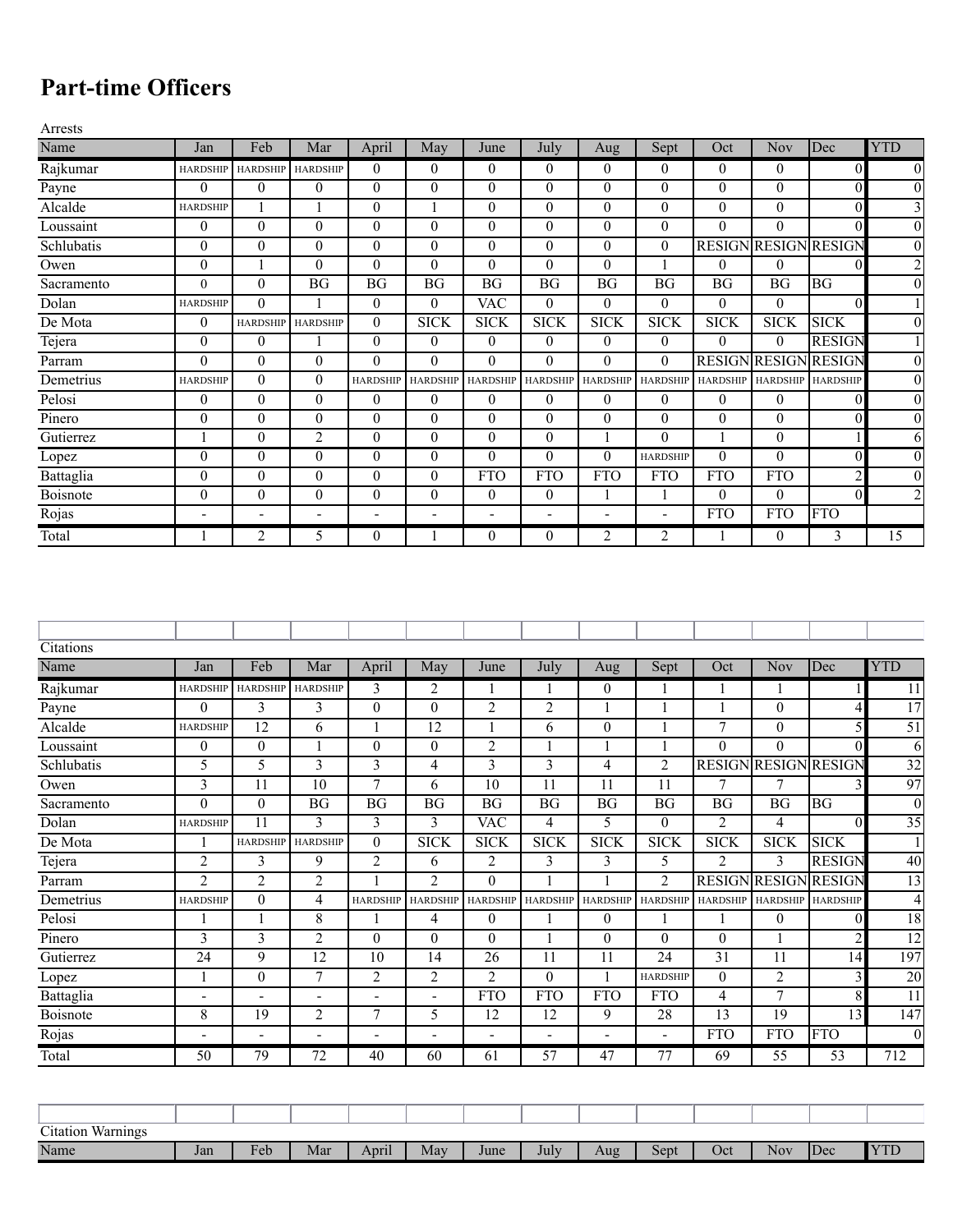| Rajkumar        | <b>HARDSHIP</b>          | <b>HARDSHIP</b>          | <b>HARDSHIP</b>          | 1                        | 4                       | $\overline{2}$               |                  | 1                        | 2                        | 3                |                             | 4                | 19                      |
|-----------------|--------------------------|--------------------------|--------------------------|--------------------------|-------------------------|------------------------------|------------------|--------------------------|--------------------------|------------------|-----------------------------|------------------|-------------------------|
| Payne           | $\overline{4}$           | 3                        | 5                        | $\mathbf{0}$             | 4                       | 1                            | 3                | $\mathbf{1}$             | 1                        | 3                | 6                           | 5                | $\overline{36}$         |
| Alcalde         | <b>HARDSHIP</b>          | $\overline{7}$           | $\mathbf{0}$             | 1                        | $\overline{2}$          | 3                            | 5                | 6                        | $\overline{4}$           | $\overline{4}$   | 6                           | 6                | 44                      |
| Loussaint       | 3                        | 3                        | $\overline{c}$           | $\mathbf{0}$             | $\mathbf{0}$            | $\boldsymbol{0}$             | $\mathbf{1}$     | $\overline{2}$           | $\overline{0}$           | 1                | 2                           | $\overline{c}$   | $\overline{16}$         |
| Schlubatis      | 9                        | 5                        | 3                        | 9                        | 5                       | 6                            | 5                | 6                        | 3                        |                  | <b>RESIGN RESIGN RESIGN</b> |                  | $\overline{51}$         |
| Owen            | $\overline{\mathbf{3}}$  | 3                        | 3                        | $\overline{c}$           | $\mathbf{1}$            | 5                            | 9                | 7                        | $\overline{4}$           | 9                | $\overline{2}$              | 3                | $\overline{51}$         |
| Sacramento      | $\boldsymbol{0}$         | $\mathbf{0}$             | BG                       | $\overline{BG}$          | $\overline{BG}$         | BG                           | BG               | $\overline{BG}$          | <b>BG</b>                | BG               | BG                          | <b>BG</b>        | $\boldsymbol{0}$        |
| Dolan           | <b>HARDSHIP</b>          | $\overline{12}$          | 12                       | 4                        | $\overline{13}$         | <b>VAC</b>                   | $\overline{4}$   | 8                        | 5                        | $\overline{4}$   | 13                          | $\overline{0}$   | 75                      |
| De Mota         | $\overline{4}$           | <b>HARDSHIP</b>          | <b>HARDSHIP</b>          | $\overline{2}$           | <b>SICK</b>             | <b>SICK</b>                  | <b>SICK</b>      | <b>SICK</b>              | <b>SICK</b>              | <b>SICK</b>      | <b>SICK</b>                 | <b>SICK</b>      | 6                       |
| Tejera          | $\mathfrak{Z}$           | 5                        | $8\,$                    | 3                        | $\overline{4}$          | $\boldsymbol{7}$             | 5                | 10                       | 5                        | 7                | 3                           | <b>RESIGN</b>    | 60                      |
| Parram          | $\mathbf{0}$             | 1                        | $\mathbf{0}$             | $\overline{2}$           | $\overline{2}$          | 1                            | 1                | $\mathbf{0}$             | $\overline{0}$           | <b>RESIGN</b>    | <b>RESIGN</b>               | <b>RESIGN</b>    | 7                       |
| Demetrius       | <b>HARDSHIP</b>          | $\overline{2}$           | 1                        | <b>HARDSHIP</b>          | <b>HARDSHIP</b>         | <b>HARDSHIP</b>              | <b>HARDSHIP</b>  | <b>HARDSHIP</b>          | <b>HARDSHIP</b>          | <b>HARDSHIP</b>  | <b>HARDSHIP</b>             | <b>HARDSHIP</b>  | $\overline{3}$          |
| Pelosi          | $\overline{2}$           | 1                        | 5                        | 1                        | $\overline{2}$          | $\theta$                     | $\overline{2}$   | 3                        | 1                        | $\overline{c}$   | 1                           | 1                | 21                      |
| Pinero          | 7                        | 9                        | $\overline{2}$           | 1                        | 6                       | 3                            | $\overline{3}$   | $\overline{4}$           | 1                        | $\overline{4}$   | 4                           | 1                | 45                      |
| Gutierrez       | 11                       | 10                       | 9                        | $\overline{2}$           | $\overline{8}$          | 9                            | $\overline{8}$   | 6                        | 13                       | 16               | 11                          | 6                | 109                     |
| Lopez           | $\mathbf{1}$             | 1                        | 3                        | $\overline{0}$           | $\mathbf{1}$            | 3                            | $\mathbf{0}$     | $\overline{0}$           | <b>HARDSHIP</b>          | 3                | $\mathbf{0}$                | 1                | $\overline{13}$         |
| Battaglia       | $\overline{\phantom{a}}$ | L,                       | $\blacksquare$           |                          |                         | <b>FTO</b>                   | <b>FTO</b>       | <b>FTO</b>               | <b>FTO</b>               | $\boldsymbol{0}$ | 8                           | $\overline{8}$   | $\overline{8}$          |
| Boisnote        | 6                        | 5                        | 6                        | $\overline{2}$           | $\overline{2}$          | $\overline{10}$              | 9                | $\overline{7}$           | 6                        | 5                | 4                           | $\overline{8}$   | 70                      |
| Rojas           | $\overline{\phantom{a}}$ | $\overline{\phantom{a}}$ | $\overline{\phantom{a}}$ | $\overline{\phantom{a}}$ |                         | $\qquad \qquad \blacksquare$ |                  | $\overline{\phantom{0}}$ | $\overline{\phantom{a}}$ | <b>FTO</b>       | <b>FTO</b>                  | <b>FTO</b>       | $\overline{0}$          |
| Total           | 53                       | 67                       | $\overline{59}$          | $\overline{30}$          | $\overline{54}$         | $\overline{50}$              | $\overline{56}$  | 61                       | $\overline{45}$          | 61               | 61                          | $\overline{45}$  | 634                     |
| Code Violations |                          |                          |                          |                          |                         |                              |                  |                          |                          |                  |                             |                  |                         |
| Name            | Jan                      | Feb                      | Mar                      | April                    | May                     | June                         | July             | Aug                      | Sept                     | Oct              | Nov                         | Dec              | <b>YTD</b>              |
| Rajkumar        | <b>HARDSHIP</b>          | <b>HARDSHIP</b>          | <b>HARDSHIP</b>          | 1                        |                         | 1                            | 1                | 1                        |                          |                  | 1                           |                  | 9                       |
| Payne           |                          |                          | $\boldsymbol{0}$         | $\overline{0}$           | $\mathbf{0}$            | $\boldsymbol{0}$             | $\mathbf{0}$     | $\boldsymbol{0}$         | $\overline{0}$           | $\boldsymbol{0}$ | $\overline{0}$              | $\boldsymbol{0}$ | $\overline{2}$          |
| Alcalde         | <b>HARDSHIP</b>          | $\boldsymbol{0}$         | 2                        | 1                        | $\boldsymbol{0}$        | $\boldsymbol{0}$             | 1                | $\mathbf{0}$             | $\overline{0}$           |                  | 1                           | $\boldsymbol{0}$ | 6                       |
| Loussaint       | 1                        | $\mathbf{0}$             | $\mathbf{0}$             | $\mathbf{0}$             | $\mathbf{0}$            | $\boldsymbol{0}$             | $\mathbf{0}$     | $\boldsymbol{0}$         | $\overline{0}$           | $\mathbf{0}$     | $\mathbf{0}$                | $\mathbf{0}$     | $\mathbf{1}$            |
| Schlubatis      | $\mathbf{1}$             | $\boldsymbol{0}$         | 1                        | 1                        | $\mathbf{0}$            | $\mathbf{1}$                 | $\boldsymbol{0}$ | $\mathbf{1}$             | 1                        | <b>RESIGN</b>    | <b>RESIGN RESIGN</b>        |                  | $\overline{6}$          |
| Owen            | $\boldsymbol{0}$         | 1                        | 1                        | $\mathbf{0}$             | $\mathbf{1}$            | $\mathbf{1}$                 | 1                | $\mathbf{1}$             | 1                        |                  |                             | $\overline{2}$   | 11                      |
| Sacramento      | $\mathbf{0}$             | $\mathbf{0}$             | <b>BG</b>                | <b>BG</b>                | <b>BG</b>               | <b>BG</b>                    | <b>BG</b>        | <b>BG</b>                | <b>BG</b>                | <b>BG</b>        | BG                          | BG               | $\boldsymbol{0}$        |
| Dolan           | <b>HARDSHIP</b>          | $\theta$                 | $\theta$                 | $\bf{0}$                 | $\boldsymbol{0}$        | <b>VAC</b>                   | $\theta$         | $\theta$                 | $\overline{0}$           | $\boldsymbol{0}$ | $\overline{0}$              | $\mathbf{0}$     | $\boldsymbol{0}$        |
| De Mota         | $\overline{2}$           | <b>HARDSHIP</b>          | <b>HARDSHIP</b>          | 1                        | <b>SICK</b>             | <b>SICK</b>                  | <b>SICK</b>      | <b>SICK</b>              | <b>SICK</b>              | <b>SICK</b>      | <b>SICK</b>                 | <b>SICK</b>      | $\overline{\mathbf{3}}$ |
| Tejera          | 3                        | $\overline{\mathbf{c}}$  | $\boldsymbol{0}$         | $\boldsymbol{0}$         | 1                       | 1                            | 2                | 1                        | 0                        |                  | 3                           | <b>RESIGN</b>    | $\overline{14}$         |
| Parram          | $\theta$                 |                          |                          | $\theta$                 | $\theta$                | $\theta$                     |                  | $\theta$                 | $\overline{2}$           |                  | <b>RESIGN RESIGN RESIGN</b> |                  | 5                       |
| Demetrius       | <b>HARDSHIP</b>          | $\mathbf{0}$             | $\overline{0}$           | <b>HARDSHIP</b>          | <b>HARDSHIP</b>         | <b>HARDSHIP</b>              |                  | HARDSHIP HARDSHIP        | <b>HARDSHIP</b>          | <b>HARDSHIP</b>  | <b>HARDSHIP</b>             | <b>HARDSHIP</b>  | $\boldsymbol{0}$        |
| Pelosi          | $\mathbf{1}$             | 1                        | 1                        |                          |                         | 1                            | 1                | $\mathbf{1}$             | 1                        | 1                | 1                           |                  | $\overline{12}$         |
| Pinero          | $\boldsymbol{0}$         | 1                        | $\boldsymbol{0}$         | $\overline{3}$           | $\mathbf{0}$            | $\mathbf{0}$                 | $\overline{2}$   | 1                        | $\overline{0}$           | 1                | $\overline{2}$              | $\overline{2}$   | $\overline{12}$         |
| Gutierrez       | $\boldsymbol{0}$         | $\mathbf{0}$             | $\overline{0}$           | 1                        | $\overline{\mathbf{3}}$ | $\overline{\mathbf{3}}$      | 6                | 1                        | $\overline{3}$           | 5                | $\mathbf{1}$                | $\overline{c}$   | 25                      |
| Lopez           | $\mathbf{1}$             | $\mathbf{0}$             | $\mathbf{1}$             | 1                        | $\boldsymbol{0}$        | 1                            | $\mathbf{0}$     | $\mathbf{1}$             | <b>HARDSHIP</b>          | $\mathbf{1}$     | $\overline{0}$              | $\theta$         | 6                       |
| Battaglia       | $\blacksquare$           | L,                       |                          |                          |                         | <b>FTO</b>                   | <b>FTO</b>       | <b>FTO</b>               | <b>FTO</b>               | $\mathbf{1}$     | $\mathbf{0}$                | $\boldsymbol{0}$ | $\mathbf{1}$            |
| Boisnote        | $\boldsymbol{0}$         | $\boldsymbol{0}$         | 1                        | 3                        | 3                       | 2                            | $\boldsymbol{0}$ | $\overline{2}$           | 3                        | 1                | $\mathbf{0}$                |                  | $\overline{16}$         |
| Rojas           | $\overline{a}$           | $\blacksquare$           | $\overline{\phantom{0}}$ |                          |                         |                              |                  | $\overline{\phantom{0}}$ | ÷,                       | <b>FTO</b>       | <b>FTO</b>                  | <b>FTO</b>       | $\boldsymbol{0}$        |
| Total           | 10                       | 7                        | 8                        | 13                       | 10                      | 11                           | 15               | 10                       | 12                       | 14               | 10                          | 9                | 129                     |
| Donated Hours   |                          |                          |                          |                          |                         |                              |                  |                          |                          |                  |                             |                  |                         |
| Name            | Jan                      | Feb                      | Mar                      | April                    | May                     | June                         | July             | Aug                      | Sept                     | Oct              | Nov                         | Dec              | <b>YTD</b>              |
| Rajkumar        | <b>HARDSHIP</b>          | <b>HARDSHIP</b>          | <b>HARDSHIP</b>          | 21.5                     | $20\,$                  | 20                           | $\overline{20}$  | 20                       | 20                       | 20               | $\overline{20}$             | 20               | 181.5                   |
| Payne           | 20.5                     | 20                       | 20                       | $\overline{21}$          | $\overline{21}$         | 20.5                         | $\overline{21}$  | $\overline{20}$          | 20                       | 20               | $\overline{20}$             | 20               | 244                     |
| Alcalde         | <b>HARDSHIP</b>          | 25.5                     | 20.75                    | $\overline{24.9}$        | 22                      | 20                           | 20.25            | 20                       | 20                       | 22.25            | $\overline{15}$             | 20               | 230.65                  |
| Loussaint       | 20                       | 20.5                     | 20                       | $\overline{24}$          | $\overline{20}$         | $\overline{20}$              | $\overline{20}$  | $\overline{20}$          | $\overline{20}$          | 20               | 20                          | $\overline{20}$  | 244.5                   |
| Schlubatis      | 20.5                     | $\overline{20}$          | 20                       | 20                       | 20                      | 20                           | 20.5             | 20                       | 21.5                     | <b>RESIGN</b>    | <b>RESIGN RESIGN</b>        |                  | 182.5                   |
| Owen            | 21.5                     | 21                       | 24.5                     | $20\,$                   | 26                      | $\overline{20}$              | 21               | $20\,$                   | $20\,$                   | 25               | 20                          | 15               | 254                     |

Sacramento 0 0 BG BG BG BG BG BG BG BG BG BG 0 Dolan HARDSHIP 20 20 20 20 VAC 20 20 20 20 16 20 196 De Mota 20.25 HARDSHIP HARDSHIP 15 SICK SICK SICK SICK SICK SICK SICK SICK 35.25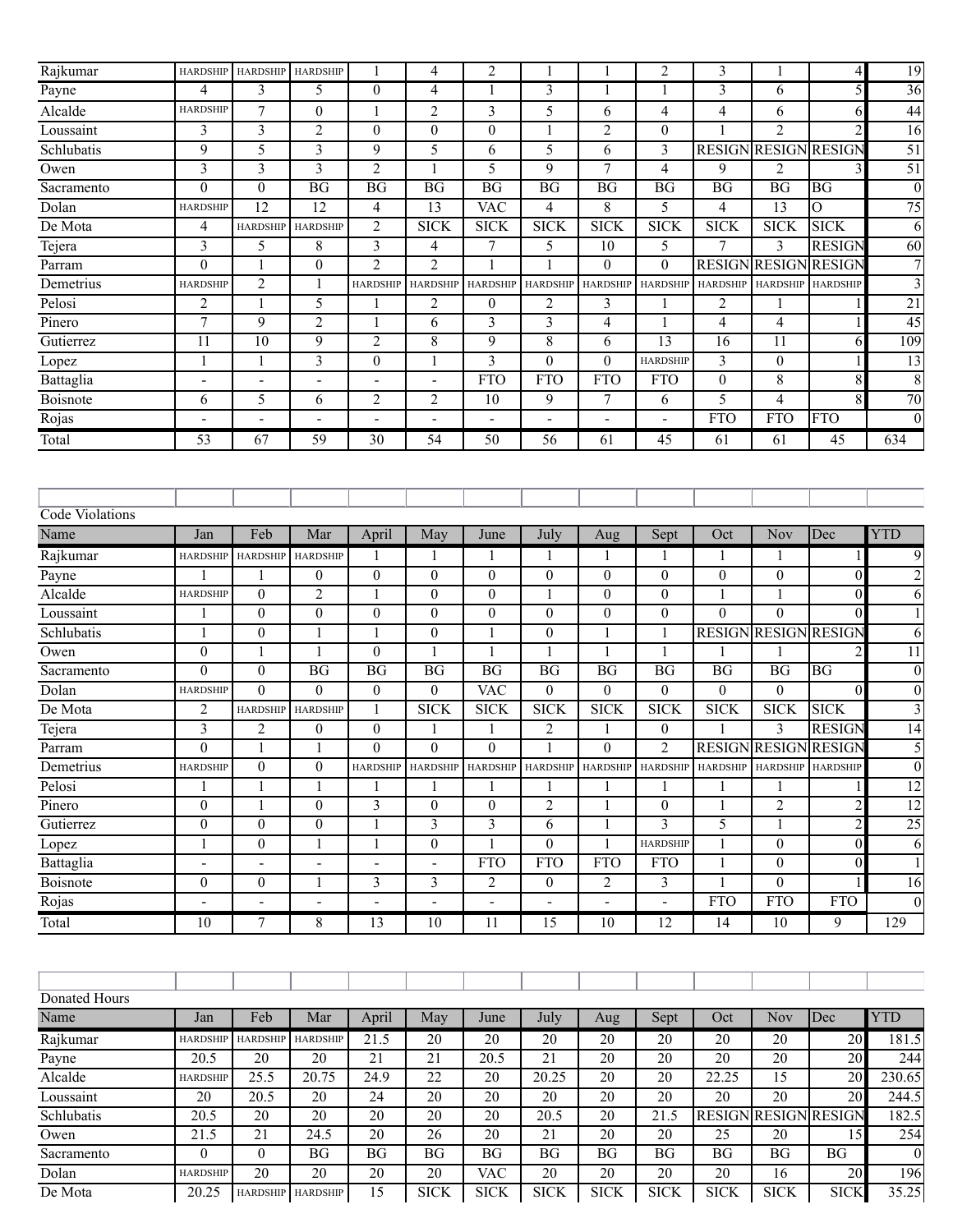| Tejera                                       | 20.25           | $\overline{20}$          | $\overline{24.5}$ | $\overline{20}$  | $\overline{21}$ | 98               | 21.5             | $\overline{21}$          | 20              | $\overline{22}$  | $\overline{20}$             | <b>RESIGN</b>     | 308.25            |
|----------------------------------------------|-----------------|--------------------------|-------------------|------------------|-----------------|------------------|------------------|--------------------------|-----------------|------------------|-----------------------------|-------------------|-------------------|
| Parram                                       | 27.5            | 19                       | 19                | 23               | 29.5            | 13               | $\overline{20}$  | $\overline{20}$          | 20              |                  | <b>RESIGN RESIGN RESIGN</b> |                   | 191               |
| Demetrius                                    | <b>HARDSHIP</b> | <b>HARDSHIP</b>          | 20.5              | <b>HARDSHIP</b>  | <b>HARDSHIP</b> | <b>HARDSHIP</b>  | <b>HARDSHIP</b>  | <b>HARDSHIP</b>          | <b>HARDSHIP</b> | <b>HARDSHIP</b>  | <b>HARDSHIP</b>             | <b>HARDSHIP</b>   | $\overline{20.5}$ |
| Pelosi                                       | 20              | 10                       | 30                | 20               | 20              | 20               | 20               | 20                       | 10              | 30               | 20                          | 20                | 240               |
| Pinero                                       | $\overline{24}$ | $\overline{28}$          | $\overline{25}$   | 25               | $\overline{17}$ | 26.5             | 21               | 20                       | $\overline{25}$ | 32.5             | 25                          | $\overline{30.5}$ | 299.5             |
| Gutierrez                                    | 22.3            | 10                       | 20.9              | $\boldsymbol{0}$ | 20              | $\overline{36}$  | 25               | 20                       | 28              | 26               | 20                          | 17                | 245.2             |
| Lopez                                        | $\overline{20}$ | $\overline{30}$          | 22.5              | 27               | 23.5            | 20.45            | 24               | $\overline{20}$          | <b>HARDSHIP</b> | $\overline{20}$  | 20                          | $\overline{20}$   | 247.45            |
| Battaglia                                    |                 |                          |                   |                  |                 | 48               | $\overline{45}$  | $\overline{45}$          | 40              | 46               | 66                          | 117.5             | 48                |
| Boisnote                                     | 20              | 20                       | 20.5              | 22.5             | 20              | 23               | 23               | 26                       | 34              | 21               | 20                          | 21.5              | 271.5             |
| Rojas                                        | ÷,              | $\overline{\phantom{0}}$ |                   |                  | ÷,              |                  | $\overline{a}$   | $\overline{\phantom{a}}$ | ÷,              | 150              | 147                         | 40                | 150               |
| Total                                        | 256.8           | 264                      | 308.15            | 303.9            | 300             | 405.45           | 342.25           | 332                      | 318.5           | 474.75           | 449                         | 381.5             | 3439.8            |
| Mileage                                      |                 |                          |                   |                  |                 |                  |                  |                          |                 |                  |                             |                   |                   |
| Name                                         | Jan             | Feb                      | Mar               |                  | May             | June             | July             |                          | Sept            | Oct              | <b>Nov</b>                  | Dec               | <b>YTD</b>        |
|                                              |                 |                          |                   | April            |                 |                  |                  | Aug                      |                 |                  |                             |                   |                   |
| Rajkumar                                     | <b>HARDSHIP</b> | <b>HARDSHIP</b>          | <b>HARDSHIP</b>   | 58               | 61              | 55               | 68               | 65                       | $\overline{57}$ | 49               | 83                          | 83                | 579               |
| Payne                                        | 59              | 48                       | 40                | 44               | 36              | 57               | $\overline{30}$  | $\overline{33}$          | $\overline{45}$ | $\overline{36}$  | 18                          | 37                | 483               |
| Alcalde                                      | <b>HARDSHIP</b> | 92                       | 65                | 68               | 83              | 59               | 69               | 68                       | 57              | $\overline{81}$  | 111                         | 102               | 855               |
| Loussaint                                    | 68              | 87                       | 79                | $\overline{75}$  | 67              | 57               | 22               | 31                       | 51              | 39               | 29                          | $\overline{32}$   | 637               |
| Schlubatis                                   | 168             | 103                      | 93                | 162              | 132             | 126              | 96               | 82                       | 66              | <b>RESIGN</b>    | <b>RESIGN</b>               | <b>RESIGN</b>     | 1028              |
| Owen                                         | 143             | 184                      | 137               | $\overline{97}$  | 178             | 152              | 209              | 200                      | 210             | 190              | 152                         | 180               | 2032              |
| Sacramento                                   | $\overline{0}$  | $\mathbf{0}$             | BG                | BG               | BG              | BG               | BG               | BG                       | BG              | BG               | BG                          | <b>BG</b>         | $\mathbf{0}$      |
| Dolan                                        | <b>HARDSHIP</b> | 61                       | 46                | $\overline{37}$  | 66              | <b>VAC</b>       | 56               | $\overline{54}$          | 46              | 113              | 41                          | 49                | 569               |
| De Mota                                      | 53              | <b>HARDSHIP</b>          | <b>HARDSHIP</b>   | 35               | <b>SICK</b>     | <b>SICK</b>      | <b>SICK</b>      | <b>SICK</b>              | <b>SICK</b>     | <b>SICK</b>      | <b>SICK</b>                 | <b>SICK</b>       | 88                |
| Tejera                                       | 191             | 197                      | 222               | 143              | 246             | 98               | $\overline{121}$ | 187                      | 122             | $\overline{111}$ | 203                         | <b>RESIGN</b>     | 1841              |
| Parram                                       | 107             | 96                       | 122               | 104              | 105             | $\overline{35}$  | 93               | 71                       | 105             | <b>RESIGN</b>    | <b>RESIGN</b>               | <b>RESIGN</b>     | 838               |
| Demetrius                                    | <b>HARDSHIP</b> | 26                       | 98                | <b>HARDSHIP</b>  | <b>HARDSHIP</b> | <b>HARDSHIP</b>  | <b>HARDSHIP</b>  | <b>HARDSHIP</b>          | <b>HARDSHIP</b> | <b>HARDSHIP</b>  | Hardship                    | <b>HARDSHIP</b>   | 124               |
| Pelosi                                       | 40              | 13                       | 75                | $\overline{36}$  | 40              | 60               | 67               | 49                       | 24              | 69               | 53                          | 40                | 566               |
| Pinero                                       | 43              | 65                       | 49                | 28               | $\theta$        | 22               | 18               | 22                       | 80              | $\overline{57}$  | 87                          | 84                | 555               |
| Gutierrez                                    | 201             | $\boldsymbol{0}$         | 152               | 118              | 189             | 155              | 198              | 290                      | 175             | 367              | 135                         | 199               | 2179              |
| Lopez                                        | $\overline{71}$ | 81                       | 69                | $\mathbf{0}$     | 76              | $\overline{71}$  | 79               | 83                       | <b>HARDSHIP</b> | 92               | 88                          | 120               | 830               |
| Battaglia                                    |                 |                          |                   |                  |                 | <b>FTO</b>       | <b>FTO</b>       | <b>FTO</b>               | <b>FTO</b>      | <b>FTO</b>       | <b>FTO</b>                  | 170               | $\Omega$          |
| Boisnote                                     | 266             | 495                      | 129               | 139              | 149             | $\overline{271}$ | 226              | 132                      | 342             | 244              | 222                         | 293               | 2908              |
| Rojas                                        |                 |                          |                   |                  |                 |                  |                  |                          |                 | <b>FTO</b>       | <b>FTO</b>                  | <b>FTO</b>        | $\mathbf{0}$      |
| Total                                        | 1410            | 1548                     | 1376              | 1144             | 1428            | 1218             | 1352             | 1367                     | 1380            | 1448             | 1222                        | 1389              | 16112             |
|                                              |                 |                          |                   |                  |                 |                  |                  |                          |                 |                  |                             |                   |                   |
|                                              |                 |                          |                   |                  |                 |                  |                  |                          |                 |                  |                             |                   |                   |
| Bike Patrol Program Hours (Started Mid Sept) |                 |                          |                   |                  |                 |                  |                  |                          |                 |                  |                             |                   |                   |
| Name                                         | Jan             | Feb                      | Mar               | April            | May             | June             | July             | Aug                      | Sept            | Oct              | <b>Nov</b>                  | Dec               | <b>YTD</b>        |
| Rajkumar                                     |                 |                          |                   |                  |                 |                  |                  |                          | $\overline{0}$  | $\mathbf{0}$     | $\overline{0}$              | $\overline{0}$    | $\boldsymbol{0}$  |
| Payne                                        |                 |                          |                   |                  |                 |                  |                  |                          | 5               | 4                | $\Omega$                    | 4                 | 13                |
| Alcalde                                      |                 |                          |                   |                  |                 |                  |                  |                          | $\Omega$        | $\overline{0}$   | $\Omega$                    | $\mathbf{0}$      | $\theta$          |
| Loussaint                                    |                 |                          |                   |                  |                 |                  |                  |                          | $\Omega$        | $\theta$         | $\Omega$                    | $\theta$          | $\mathbf{0}$      |
| Schlubatis                                   |                 |                          |                   |                  |                 |                  |                  |                          | <b>RESIGN</b>   |                  | <b>RESIGN RESIGN RESIGN</b> |                   | $\mathbf{0}$      |
| Owen                                         |                 |                          |                   |                  |                 |                  |                  |                          | $\overline{0}$  | $\mathbf{0}$     | $\overline{0}$              | $\theta$          | $\theta$          |
| Sacramento                                   |                 |                          |                   |                  |                 |                  |                  |                          | BG              | BG               | BG                          | <b>BG</b>         | $\theta$          |
| Dolan                                        |                 |                          |                   |                  |                 |                  |                  |                          | $\theta$        | $\overline{0}$   | $\theta$                    | $\theta$          | $\theta$          |
| De Mota                                      |                 |                          |                   |                  |                 |                  |                  |                          | <b>SICK</b>     | <b>SICK</b>      | <b>SICK</b>                 | <b>SICK</b>       | $\theta$          |
| Tejera                                       |                 |                          |                   |                  |                 |                  |                  |                          | $\overline{0}$  | $\theta$         | $\theta$                    | <b>RESIGN</b>     | $\theta$          |
| Parram                                       |                 |                          |                   |                  |                 |                  |                  |                          | <b>RESIGN</b>   |                  | <b>RESIGN RESIGN</b>        | <b>RESIGN</b>     | $\theta$          |
| Demetrius                                    |                 |                          |                   |                  |                 |                  |                  |                          | <b>HARDSHIP</b> | <b>HARDSHIP</b>  | <b>HARDSHIP</b>             | $\mathbf{0}$      | $\theta$          |
| Pelosi                                       |                 |                          |                   |                  |                 |                  |                  |                          | $\overline{0}$  | $\mathbf{0}$     | $\overline{0}$              | $\theta$          | $\theta$          |
| Pinero                                       |                 |                          |                   |                  |                 |                  |                  |                          | $\Omega$        | $\theta$         | $\overline{0}$              | $\theta$          | $\theta$          |
| Gutierrez                                    |                 |                          |                   |                  |                 |                  |                  |                          | $\overline{0}$  | $\overline{0}$   | $\overline{0}$              | $\theta$          | $\theta$          |
| Lopez                                        |                 |                          |                   |                  |                 |                  |                  |                          | $\overline{0}$  | $\overline{0}$   | $\mathbf{0}$                | $\theta$          | $\theta$          |
| Battaglia                                    |                 |                          |                   |                  |                 |                  |                  |                          | <b>FTO</b>      | <b>FTO</b>       | <b>FTO</b>                  | <b>FTO</b>        | $\boldsymbol{0}$  |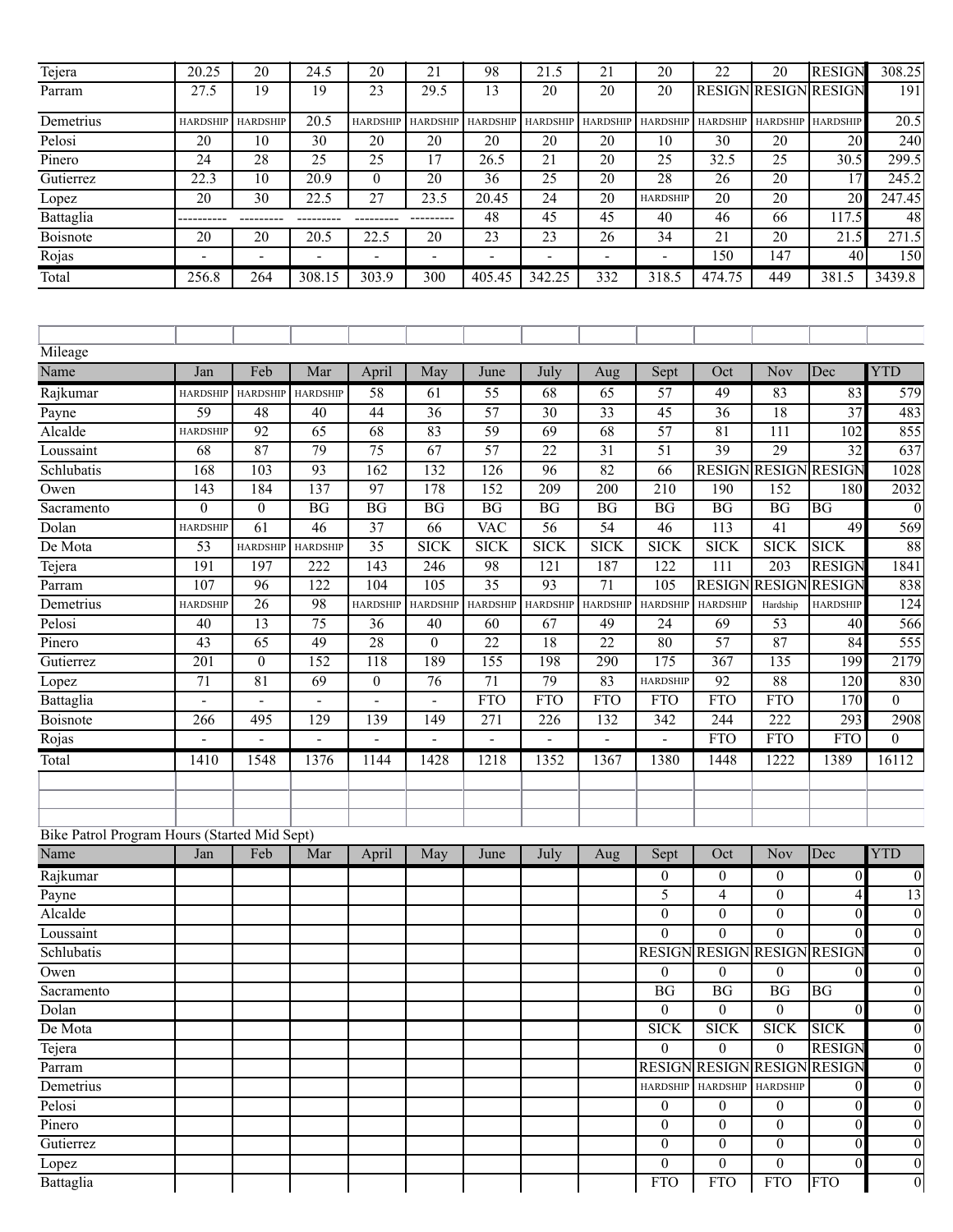| Boisnote |  |  |  |  |                        |            | n I        |                                |
|----------|--|--|--|--|------------------------|------------|------------|--------------------------------|
| Rojas    |  |  |  |  | $P^{\text{m}}$<br>TIU. | <b>FTO</b> | <b>FTO</b> | $\Omega$                       |
| Total    |  |  |  |  |                        |            |            | 1 <sub>2</sub><br>. . <i>.</i> |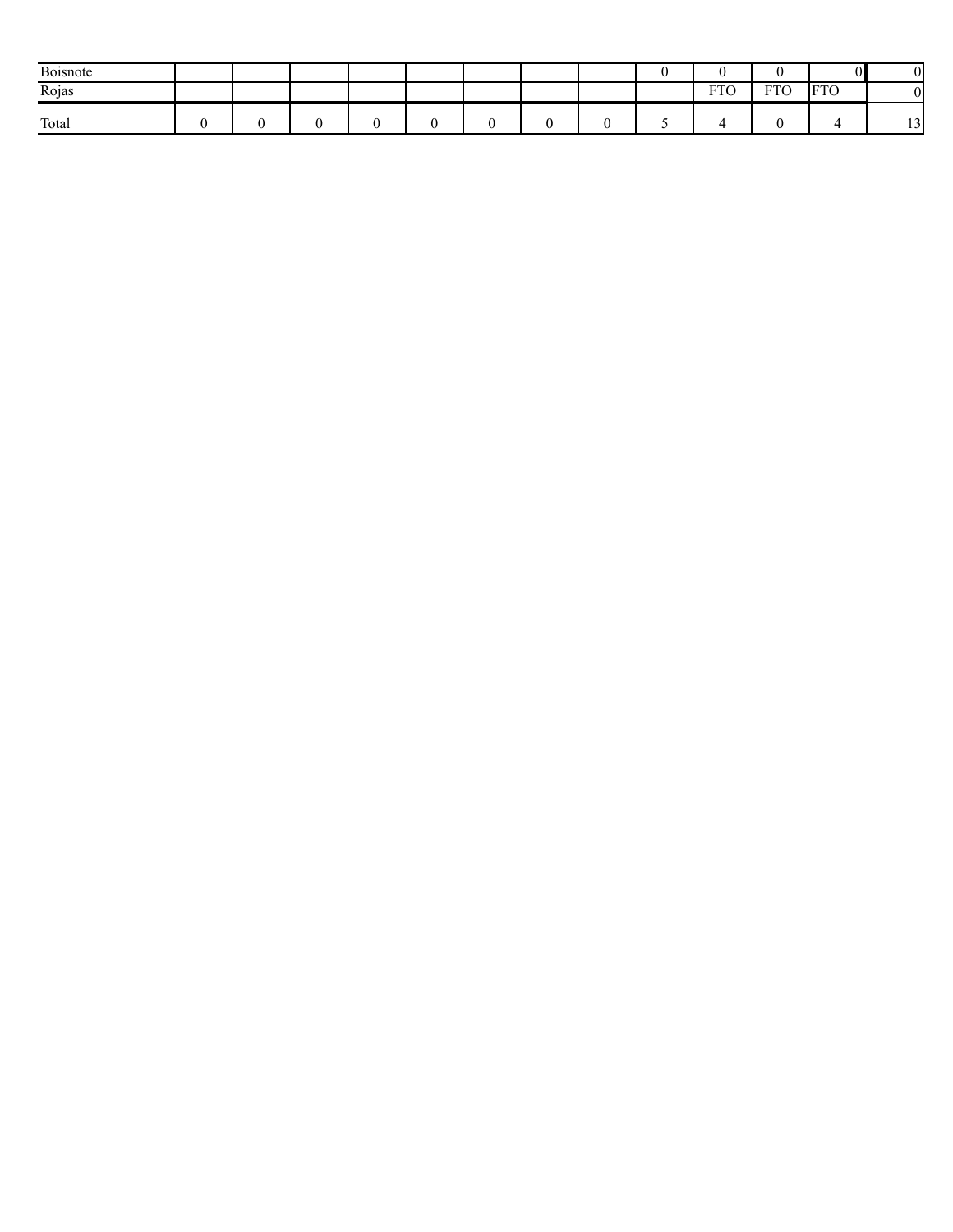| El Portal Police Dept.              |                         |              |                  |              |                         |              |                         |              |                         |              |                         |              |                  |              |                         |              |                         |              |                         |              |                  |  |
|-------------------------------------|-------------------------|--------------|------------------|--------------|-------------------------|--------------|-------------------------|--------------|-------------------------|--------------|-------------------------|--------------|------------------|--------------|-------------------------|--------------|-------------------------|--------------|-------------------------|--------------|------------------|--|
| Monthly Statistics (Yr = 2016)      |                         |              |                  |              |                         |              |                         |              |                         |              |                         |              |                  |              |                         |              |                         |              |                         |              |                  |  |
|                                     |                         |              |                  |              |                         |              |                         |              |                         |              |                         |              |                  |              |                         |              |                         |              |                         |              |                  |  |
| <b>Crimes Committed</b>             | Jan.                    | <b>Notes</b> | Feb.             | <b>Notes</b> | Mar.                    | <b>Notes</b> | Apr                     | <b>Notes</b> | May                     | <b>Notes</b> | June                    | <b>Notes</b> | July             | <b>Notes</b> | Aug.                    | <b>Notes</b> | Sept.                   | <b>Notes</b> | Oct.                    | <b>Notes</b> | Nov.             |  |
| Burglary (Residential / Unoccupied) | 2                       |              | $\boldsymbol{0}$ |              | $\overline{\mathbf{3}}$ |              | -1                      |              | $\mathbf{0}$            |              |                         |              | $\overline{1}$   |              | 5                       |              | $\mathbf{0}$            |              | $\mathbf{1}$            |              | $\mathbf{0}$     |  |
| Burglary (Residential / Occupied)   | $\boldsymbol{0}$        |              | $\boldsymbol{0}$ |              | $\boldsymbol{0}$        |              | $\boldsymbol{0}$        |              | $\boldsymbol{0}$        |              | $\mathbf{1}$            |              | $\boldsymbol{0}$ |              | $\boldsymbol{0}$        |              | $\mathbf{0}$            |              | $\bf{0}$                |              | $\boldsymbol{0}$ |  |
| Burglary (Business / Unoccupied)    | $\boldsymbol{0}$        |              | $\boldsymbol{0}$ |              | $\boldsymbol{0}$        |              | $\bf{0}$                |              | $\mathbf{0}$            |              | $\bf{0}$                |              | $\boldsymbol{0}$ |              | $\bf{0}$                |              | $\bf{0}$                |              | $\bf{0}$                |              | $\bf{0}$         |  |
| Burglary (Business / Occupied)      | $\boldsymbol{0}$        |              | $\boldsymbol{0}$ |              | $\boldsymbol{0}$        |              | $\mathbf{0}$            |              | $\boldsymbol{0}$        |              | $\overline{0}$          |              | $\mathbf{0}$     |              | $\boldsymbol{0}$        |              | $\mathbf{0}$            |              | $\mathbf{0}$            |              | $\mathbf{0}$     |  |
| Burglary (Curtilage)                | $\boldsymbol{0}$        |              | $\boldsymbol{0}$ |              | $\boldsymbol{0}$        |              | $\mathbf{0}$            |              | 1                       |              | $\bf{0}$                |              | $\bf{0}$         |              | $\boldsymbol{0}$        |              | $\mathbf{0}$            |              | $\bf{0}$                |              | $\mathbf{0}$     |  |
| Burglary (Structure)                | $\boldsymbol{0}$        |              | $\boldsymbol{0}$ |              | $\boldsymbol{0}$        |              | $\overline{1}$          |              | $\boldsymbol{0}$        |              | 1                       |              | $\boldsymbol{0}$ |              | $\bf{0}$                |              | $\mathbf{0}$            |              | $\bf{0}$                |              | $\boldsymbol{0}$ |  |
| Burglary (Attempt)                  | -1                      |              | $\mathbf{0}$     |              | $\boldsymbol{0}$        |              | $\mathbf{0}$            |              | $\mathbf{0}$            |              | $\overline{0}$          |              | $\mathbf{0}$     |              | $\overline{0}$          |              | $\mathbf{0}$            |              | $\bf{0}$                |              | $\mathbf{0}$     |  |
| Burglary (Vehicle)                  | $\overline{4}$          |              | $\overline{3}$   |              | $\overline{2}$          |              | $\overline{1}$          |              | 2                       |              | 1                       |              | $\overline{4}$   | 1 arrest     | $\mathbf{0}$            |              | $\overline{\mathbf{3}}$ |              | $\overline{1}$          |              | $\overline{1}$   |  |
| Theft                               | -1                      |              | $\boldsymbol{0}$ |              | $\overline{4}$          | larrest      | $\overline{\mathbf{3}}$ |              | $\overline{4}$          |              | 2                       |              | $\overline{1}$   |              | $\overline{1}$          |              | $\overline{2}$          |              | $\bf{0}$                |              | $\overline{2}$   |  |
| Grand Theft Auto                    | $\boldsymbol{0}$        |              | $\boldsymbol{0}$ |              | $\mathbf{0}$            |              | $\mathbf{1}$            |              | $\mathbf{0}$            |              | $\overline{2}$          |              | $\mathbf{0}$     |              | 2                       |              | $\mathbf{1}$            |              | $\overline{1}$          |              | $\overline{1}$   |  |
| ** Foreign Stolen Recovery          |                         |              |                  |              |                         |              |                         |              |                         |              |                         |              |                  |              |                         |              |                         |              | $\bf{0}$                |              | $\bf{0}$         |  |
| Home Invasion Robbery               | $\,0\,$                 |              | $\,0\,$          |              | $\boldsymbol{0}$        |              | $\boldsymbol{0}$        |              | $\mathbf{0}$            |              | $\bf{0}$                |              | $\boldsymbol{0}$ |              | $\bf{0}$                |              | $\mathbf{0}$            |              | $\bf{0}$                |              | $\boldsymbol{0}$ |  |
| Robbery                             | $\overline{\mathbf{3}}$ |              | $\boldsymbol{0}$ |              | $\boldsymbol{0}$        |              | $\bf{0}$                |              | $\mathbf{0}$            |              | $\overline{0}$          |              | $\mathbf{0}$     |              | $\mathbf{1}$            |              | $\mathbf{0}$            |              | $\bf{0}$                |              | $\overline{1}$   |  |
| Battery                             | $\overline{c}$          |              | $\overline{c}$   | larrest      | -1                      | D.V.         | $\overline{1}$          |              | $\mathbf{1}$            |              | $\overline{c}$          | D.V.         | $\bf{0}$         |              | $\mathbf{0}$            |              | -1                      | 2 arrest     | $\bf{0}$                |              | $\mathbf{1}$     |  |
| Assault                             | $\,0\,$                 |              | $\boldsymbol{0}$ |              | $\boldsymbol{0}$        |              | $\overline{1}$          |              | $\,0\,$                 |              | $\bf{0}$                |              | $\bf{0}$         |              | $\boldsymbol{0}$        |              | $\mathbf{0}$            |              | $\bf{0}$                |              | $\bf{0}$         |  |
| Agg Assault w/ deadly weapon        | $\boldsymbol{0}$        |              | $\boldsymbol{0}$ |              | $\boldsymbol{0}$        |              | $\mathbf{0}$            |              | 1                       |              | $\overline{0}$          |              | $\mathbf{0}$     |              | $\bf{0}$                |              | $\mathbf{0}$            |              | $\bf{0}$                |              | $\mathbf{0}$     |  |
| Accident                            | 2                       |              | -1               |              | $\overline{\mathbf{3}}$ |              | $\bf{0}$                |              | $\overline{\mathbf{3}}$ |              | 3                       |              | 2                |              | 2                       |              | 2                       |              | 3                       |              | $\overline{1}$   |  |
| Alarms                              | 14                      |              | $\sqrt{6}$       |              | 21                      |              | 19                      |              | 11                      |              | 13                      |              | 10               |              | 14                      |              | $10\,$                  |              | $10\,$                  |              | 21               |  |
| Loitering and Prowling              | $\overline{2}$          | 2 arrest     | $\boldsymbol{0}$ |              | $\boldsymbol{0}$        |              | $\bf{0}$                |              | $\overline{2}$          |              | $\overline{0}$          |              | $\mathbf{0}$     |              | $\mathbf{0}$            |              | $\mathbf{0}$            |              | $\mathbf{0}$            |              | $\Omega$         |  |
| Criminal Mischief                   | -1                      |              | $\overline{2}$   |              | $\overline{2}$          |              | $\overline{1}$          |              | 2                       |              | $\overline{0}$          |              | $\overline{1}$   |              | 2                       |              | $\mathbf{0}$            |              | $\bf{0}$                |              | $\overline{4}$   |  |
| Sexual Battery                      | $\mathbf{0}$            |              | $\boldsymbol{0}$ |              | $\boldsymbol{0}$        |              | $\mathbf{0}$            |              | $\mathbf{0}$            |              | $\bf{0}$                |              | $\mathbf{0}$     |              | $\boldsymbol{0}$        |              | $\mathbf{0}$            |              | $\mathbf{1}$            |              | $\boldsymbol{0}$ |  |
| Attempted Murder                    | $\boldsymbol{0}$        |              | $\boldsymbol{0}$ |              | $\boldsymbol{0}$        |              | $\mathbf{0}$            |              | $\mathbf{0}$            |              | $\overline{0}$          |              | $\mathbf{0}$     |              | $\mathbf{0}$            |              | $\mathbf{0}$            |              | $\mathbf{0}$            |              | $\Omega$         |  |
| <b>Code Enforcement Violations</b>  |                         |              |                  |              |                         |              |                         |              |                         |              |                         |              |                  |              |                         |              |                         |              |                         |              |                  |  |
| Trash / Maintenance                 | <sup>1</sup>            |              | $\mathbf{0}$     |              | $\overline{1}$          |              | $\overline{1}$          |              | 5                       |              | 6                       |              | $\overline{2}$   |              | $\overline{\mathbf{3}}$ |              | $\overline{1}$          |              | $7\phantom{.0}$         |              | 5                |  |
| Abandoned Vehicle                   | $\overline{2}$          |              | $\mathbf{0}$     |              | $\overline{4}$          |              | 5                       |              | 16                      |              | $\overline{2}$          |              | $\overline{4}$   |              | $\overline{\mathbf{3}}$ |              | $\overline{1}$          |              | $\overline{1}$          |              | $\overline{1}$   |  |
| Work w/o permit                     | $\mathbf{0}$            |              | 5                |              | $\,$ 8 $\,$             |              | $\mathbf{3}$            |              | $\overline{4}$          |              | $\mathbf{1}$            |              | 9                |              | 6                       |              | 5                       |              | $\overline{4}$          |              | 13               |  |
| Parking on Swale                    | $\overline{\mathbf{3}}$ |              | $\mathbf{1}$     |              | $\sqrt{2}$              |              | $\overline{1}$          |              | $\bf{0}$                |              | $\overline{4}$          |              | $\overline{c}$   |              | $\overline{1}$          |              | -1                      |              | $\overline{c}$          |              | $\mathbf{0}$     |  |
| No Alarm Permit                     | $\overline{\mathbf{3}}$ |              | $\mathbf{1}$     |              | $\tau$                  |              | $7\phantom{.0}$         |              | $\overline{\mathbf{3}}$ |              | 5                       |              | $\overline{4}$   |              | $\overline{4}$          |              | $\overline{4}$          |              | $\overline{\mathbf{3}}$ |              | 8                |  |
| Storage Unit/Commercial Vehicle     | $\bf{0}$                |              | $\mathbf{0}$     |              | $\bf{0}$                |              | $\bf{0}$                |              | $\overline{0}$          |              | -1                      |              | $\bf{0}$         |              | $\bf{0}$                |              | $\bf{0}$                |              | $\bf{0}$                |              | $\bf{0}$         |  |
| Overgrown Grass                     | $\mathbf{1}$            |              | $\overline{4}$   |              | $\mathbf{1}$            |              | $\overline{\mathbf{3}}$ |              | $\overline{4}$          |              | $\overline{2}$          |              | $\overline{1}$   |              | $\,$ 8 $\,$             |              | 6                       |              | $7\phantom{.0}$         |              | 3                |  |
| Garbage / Debris                    | $\overline{0}$          |              | $\overline{1}$   |              | $\mathbf{0}$            |              | $\mathbf{0}$            |              | $\mathbf{0}$            |              | $\overline{\mathbf{3}}$ |              | $\mathbf{0}$     |              | $\mathbf{0}$            |              | $\mathbf{0}$            |              | $\mathbf{0}$            |              | $\mathbf{0}$     |  |
| Posted Sign                         | $\mathbf{0}$            |              | $\overline{4}$   |              | $\boldsymbol{0}$        |              | $\mathbf{0}$            |              | $\mathbf{0}$            |              | $\bf{0}$                |              | $\boldsymbol{0}$ |              | $\bf{0}$                |              | $\mathbf{0}$            |              | $\bf{0}$                |              | $\bf{0}$         |  |
| Dog Nuisance                        | $\mathbf{0}$            |              | $\boldsymbol{0}$ |              | $\boldsymbol{0}$        |              | $\bf{0}$                |              | $\mathbf{1}$            |              | $\overline{0}$          |              | $\bf{0}$         |              | $\bf{0}$                |              | $\mathbf{0}$            |              | $\bf{0}$                |              | $\overline{2}$   |  |
| Trash Can                           | 14                      |              | $\overline{7}$   |              | $\overline{7}$          |              | 12                      |              | 17                      |              | 5                       |              | 10               |              | 10                      |              | 5                       |              | 13                      |              | 9                |  |
| <b>Boat Storage</b>                 | $\bf{0}$                |              | $\boldsymbol{0}$ |              | $\boldsymbol{0}$        |              | $\bf{0}$                |              | $\mathbf{0}$            |              | $\bf{0}$                |              | $\mathbf{0}$     |              | $\bf{0}$                |              | $\mathbf{0}$            |              | $\bf{0}$                |              | $\bf{0}$         |  |
| Tree Cutting                        | $\boldsymbol{0}$        |              | $\boldsymbol{0}$ |              | $\boldsymbol{0}$        |              | $\mathbf{0}$            |              | $\boldsymbol{0}$        |              | $\overline{0}$          |              | $\mathbf{0}$     |              | $\mathbf{0}$            |              | $\mathbf{0}$            |              | $\mathbf{0}$            |              | $\mathbf{0}$     |  |
| <b>Illegal Dumping</b>              | $\overline{0}$          |              | $\mathbf{0}$     |              | $\mathbf{0}$            |              | $\mathbf{0}$            |              | $\mathbf{0}$            |              | $\mathbf{0}$            |              | $\mathbf{0}$     |              | $\mathbf{0}$            |              | $\mathbf{0}$            |              | $\mathbf{0}$            |              | $\theta$         |  |
| Single Dwelling Violation           | $\mathbf{0}$            |              | $\boldsymbol{0}$ |              | $\boldsymbol{0}$        |              | $\mathbf{0}$            |              | $\mathbf{0}$            |              | $\mathbf{0}$            |              | $\mathbf{0}$     |              | $\mathbf{0}$            |              | $\overline{0}$          |              | $\mathbf{0}$            |              | $\mathbf{0}$     |  |
| Noise Ordinance/Solicitation        | $\boldsymbol{0}$        |              | $\mathbf{0}$     |              | $\mathbf{0}$            |              | $\bf{0}$                |              | $\mathbf{0}$            |              | $\overline{0}$          |              | $\mathbf{0}$     |              | $\mathbf{0}$            |              | $\overline{1}$          |              | $\mathbf{0}$            |              | $\mathbf{0}$     |  |
| Code Enforcement Violations Total   | 24                      |              | 23               |              | 30                      |              | 32                      |              | 50                      |              | 29                      |              | 32               |              | 35                      |              | 24                      |              | 37                      |              | 41               |  |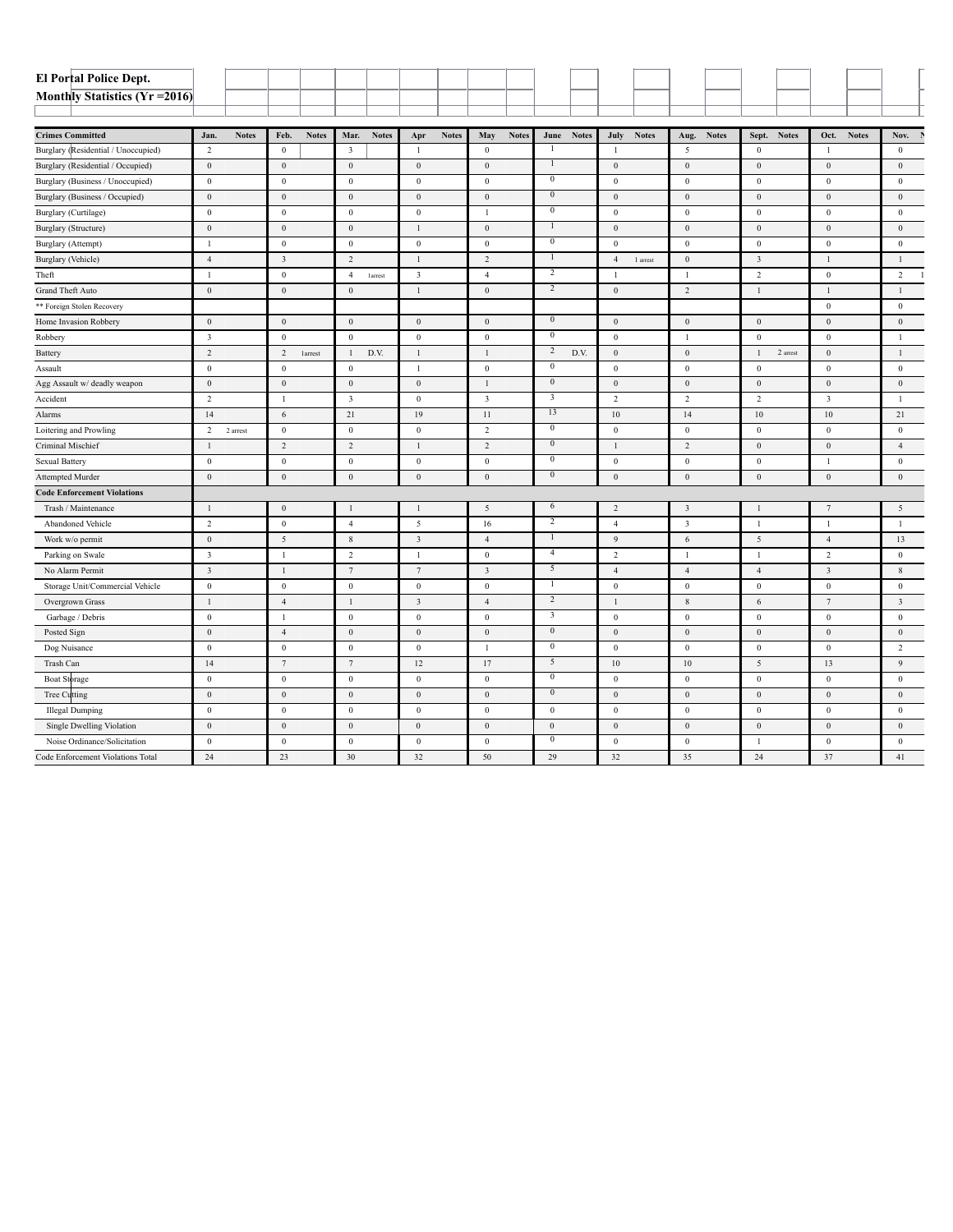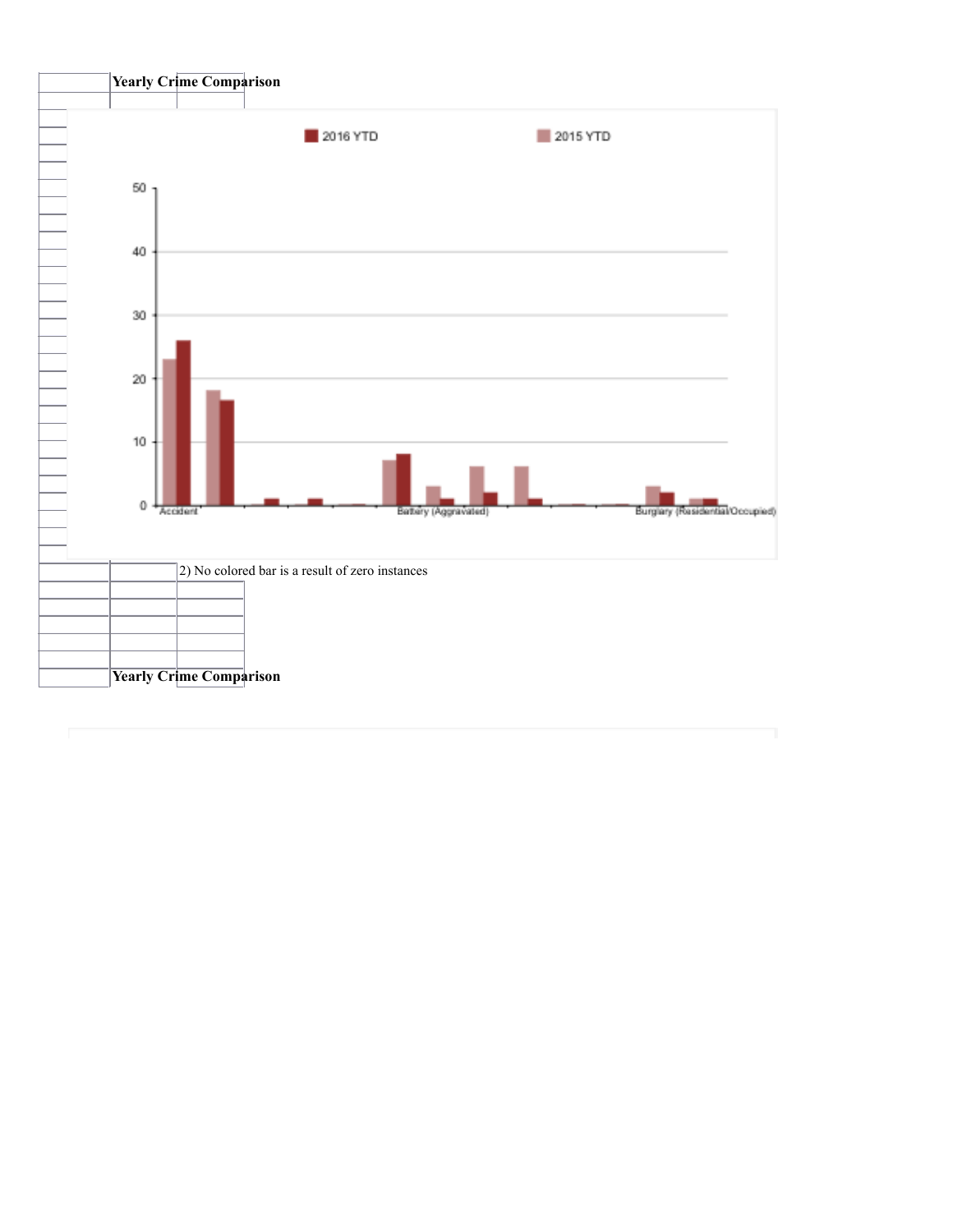